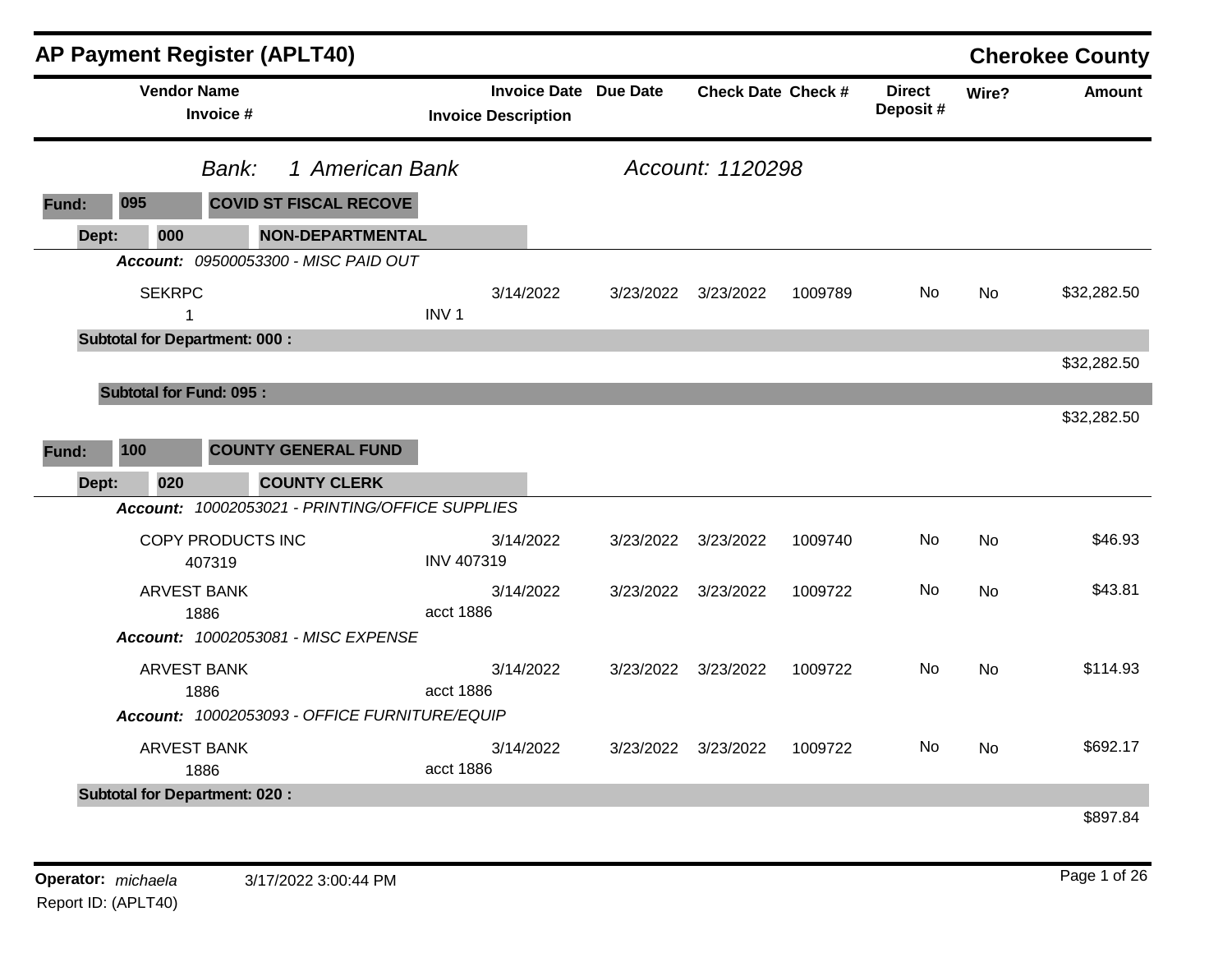|       | <b>AP Payment Register (APLT40)</b>  |                                                 |                                                   |           |                           | <b>Cherokee County</b> |                           |           |               |
|-------|--------------------------------------|-------------------------------------------------|---------------------------------------------------|-----------|---------------------------|------------------------|---------------------------|-----------|---------------|
|       | <b>Vendor Name</b><br>Invoice #      |                                                 | <b>Invoice Date</b><br><b>Invoice Description</b> | Due Date  | <b>Check Date Check #</b> |                        | <b>Direct</b><br>Deposit# | Wire?     | <b>Amount</b> |
| Dept: | 030                                  | <b>TREASURER</b>                                |                                                   |           |                           |                        |                           |           |               |
|       |                                      | Account: 10003053088 - CLASSES/TRAINING FEES    |                                                   |           |                           |                        |                           |           |               |
|       | <b>ARVEST BANK</b>                   |                                                 | 3/14/2022                                         | 3/23/2022 | 3/23/2022                 | 1009722                | No                        | No.       | \$148.55      |
|       | 1928                                 |                                                 | <b>ACCT 1928</b>                                  |           |                           |                        |                           |           |               |
|       |                                      | Account: 10003053089 - OTHER CONTRACTUAL        |                                                   |           |                           |                        |                           |           |               |
|       | <b>ARVEST BANK</b>                   |                                                 | 3/14/2022                                         |           | 3/23/2022 3/23/2022       | 1009722                | No.                       | <b>No</b> | \$75.76       |
|       | 1928                                 |                                                 | <b>ACCT 1928</b>                                  |           |                           |                        |                           |           |               |
|       | <b>Subtotal for Department: 030:</b> |                                                 |                                                   |           |                           |                        |                           |           |               |
|       |                                      |                                                 |                                                   |           |                           |                        |                           |           | \$224.31      |
| Dept: | 040                                  | <b>ATTORNEY</b>                                 |                                                   |           |                           |                        |                           |           |               |
|       |                                      | Account: 10004053021 - PRINTING/OFFICE SUPPLIES |                                                   |           |                           |                        |                           |           |               |
|       |                                      | ETTINGER'S OFFICE SUPPLY                        | 3/11/2022                                         | 3/23/2022 | 3/23/2022                 | 1009745                | No                        | No        | \$44.99       |
|       | 5456750                              |                                                 | <b>INV 5456750</b>                                |           |                           |                        |                           |           |               |
|       | <b>QUILL CORPORATION</b>             |                                                 | 3/11/2022                                         | 3/23/2022 | 3/23/2022                 | 1009784                | No                        | No        | \$151.23      |
|       | 23404239                             |                                                 | INV 23404239                                      |           |                           |                        |                           |           |               |
|       |                                      | Account: 10004053030 - GASOLINE                 |                                                   |           |                           |                        |                           |           |               |
|       | <b>ARVEST BANK</b>                   |                                                 | 3/11/2022                                         | 3/23/2022 | 3/23/2022                 | 1009722                | No                        | <b>No</b> | \$49.00       |
|       | 1936                                 |                                                 | <b>ACCT 1936</b>                                  |           |                           |                        |                           |           |               |
|       | <b>ARVEST BANK</b>                   |                                                 | 3/11/2022                                         | 3/23/2022 | 3/23/2022                 | 1009722                | No.                       | No        | \$35.26       |
|       | 1936                                 |                                                 | <b>ACCT 1936</b>                                  |           |                           |                        |                           |           |               |
|       | <b>ARVEST BANK</b>                   |                                                 | 3/11/2022                                         |           | 3/23/2022 3/23/2022       | 1009722                | No.                       | No        | \$38.51       |
|       | 1936                                 |                                                 | <b>ACCT 1936</b>                                  |           |                           |                        |                           |           |               |
|       |                                      | Account: 10004053068 - OTHER COMMODITIES        |                                                   |           |                           |                        |                           |           |               |
|       | <b>CULLIGAN OF JOPLIN</b>            |                                                 | 3/11/2022                                         | 3/23/2022 | 3/23/2022                 | 1009743                | No.                       | No        | \$27.60       |
|       | 207898                               |                                                 | <b>INV 207898</b>                                 |           |                           |                        |                           |           |               |
|       |                                      | Account: 10004053075 - DUES/SUBSCRIPTIONS       |                                                   |           |                           |                        |                           |           |               |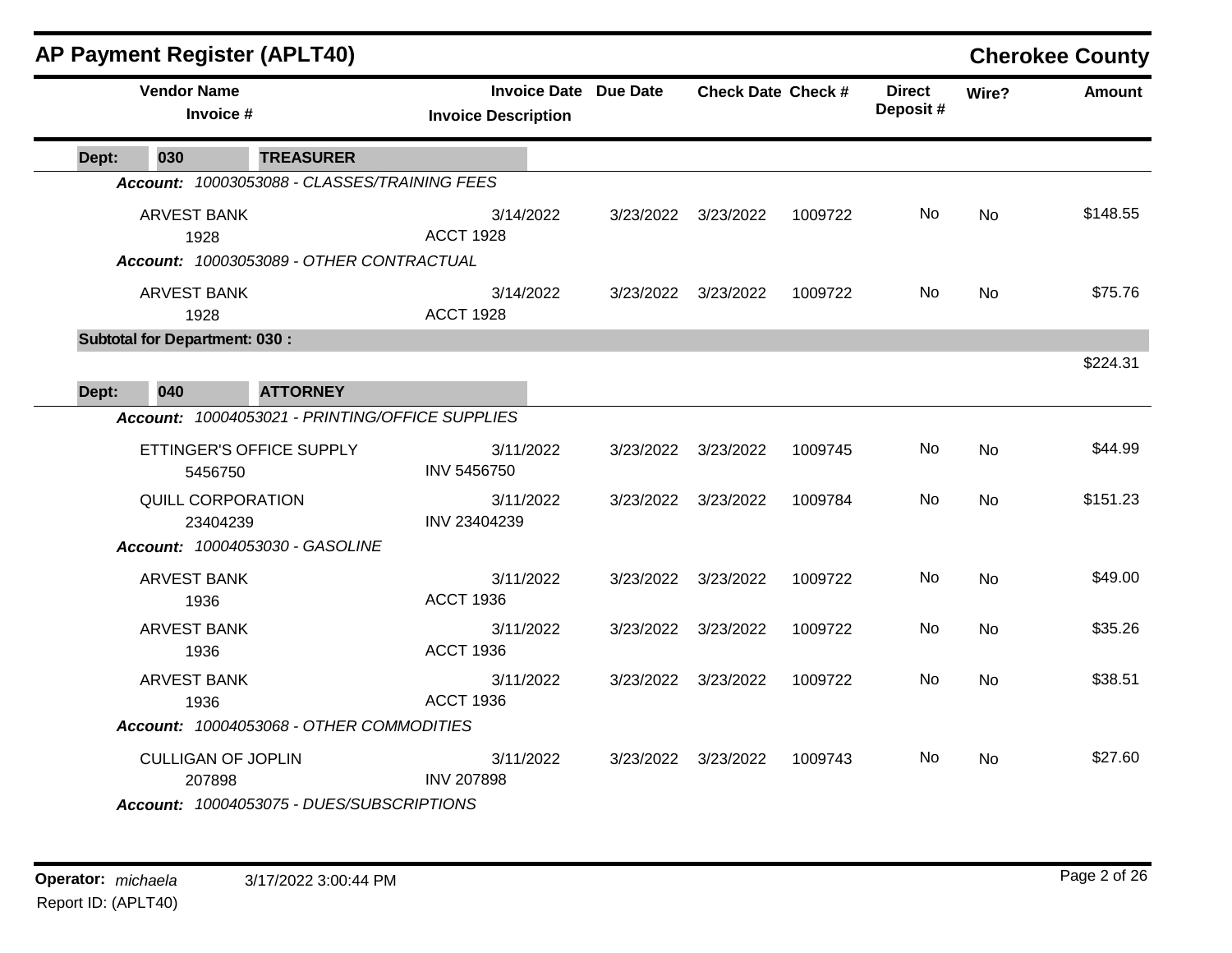| <b>AP Payment Register (APLT40)</b>                  |                                                                                        |                                                            |           |                           |         |                           |           | <b>Cherokee County</b> |
|------------------------------------------------------|----------------------------------------------------------------------------------------|------------------------------------------------------------|-----------|---------------------------|---------|---------------------------|-----------|------------------------|
| <b>Vendor Name</b><br>Invoice #                      |                                                                                        | <b>Invoice Date Due Date</b><br><b>Invoice Description</b> |           | <b>Check Date Check #</b> |         | <b>Direct</b><br>Deposit# | Wire?     | Amount                 |
| <b>COLUMBUS NEWS REPORT</b><br>1025AT                |                                                                                        | 3/14/2022<br><b>INV 1025</b>                               | 3/23/2022 | 3/23/2022                 | 1009736 | No                        | <b>No</b> | \$104.00               |
| <b>ARVEST BANK</b><br>1977                           |                                                                                        | 3/11/2022<br><b>ACCT 1977</b>                              | 3/23/2022 | 3/23/2022                 | 1009722 | No                        | <b>No</b> | \$38.00                |
| <b>SHAUN J HIGGINS</b><br>32322AT                    | <b>Account: 10004053081 - MISC EXPENSE</b><br>Account: 10004053089 - OTHER CONTRACTUAL | 3/14/2022<br><b>TRANSCRIPTS</b>                            | 3/23/2022 | 3/23/2022                 | 1009791 | No                        | <b>No</b> | \$184.50               |
| 845943476                                            | THOMSON REUTERS - WEST                                                                 | 3/14/2022<br>INV 845943476                                 | 3/23/2022 | 3/23/2022                 | 1009797 | No                        | No        | \$310.79               |
| <b>Subtotal for Department: 040:</b><br>050<br>Dept: | <b>REGISTER OF DEEDS</b>                                                               |                                                            |           |                           |         |                           |           | \$983.88               |
|                                                      | Account: 10005053021 - PRINTING/OFFICE SUPPLIES                                        |                                                            |           |                           |         |                           |           |                        |
| <b>ARVEST BANK</b><br>1860                           |                                                                                        | 3/10/2022<br><b>ACCT 1860</b>                              | 3/23/2022 | 3/23/2022                 | 1009722 | No                        | <b>No</b> | \$501.38               |
|                                                      | Account: 10005053075 - DUES/SUBSCRIPTIONS                                              |                                                            |           |                           |         |                           |           |                        |
| <b>KROD ASSOCIATION</b><br>22322                     |                                                                                        | 3/10/2022<br>KANSAS REG DEEDS ASSOCIATION                  | 3/23/2022 | 3/23/2022                 | 1009762 | No                        | <b>No</b> | \$250.00               |
| <b>Subtotal for Department: 050:</b>                 |                                                                                        |                                                            |           |                           |         |                           |           |                        |
| 060<br>Dept:                                         | <b>SHERIFF &amp; JAIL</b>                                                              |                                                            |           |                           |         |                           |           | \$751.38               |
|                                                      |                                                                                        | Account: 10006053022 - EMPLOYEE UNIFORMS/ACCESSORIES       |           |                           |         |                           |           |                        |
| ARVEST BANK<br>8604                                  |                                                                                        | 3/10/2022<br><b>ACCT 8604</b>                              | 3/23/2022 | 3/23/2022                 | 1009722 | No                        | No        | \$168.90               |
| ARVEST BANK<br>1696                                  |                                                                                        | 3/10/2022<br><b>ACCT 1696</b>                              | 3/23/2022 | 3/23/2022                 | 1009722 | No                        | No        | \$311.02               |
| Operator: michaela                                   | 3/17/2022 3:00:44 PM                                                                   |                                                            |           |                           |         |                           |           | Page 3 of 26           |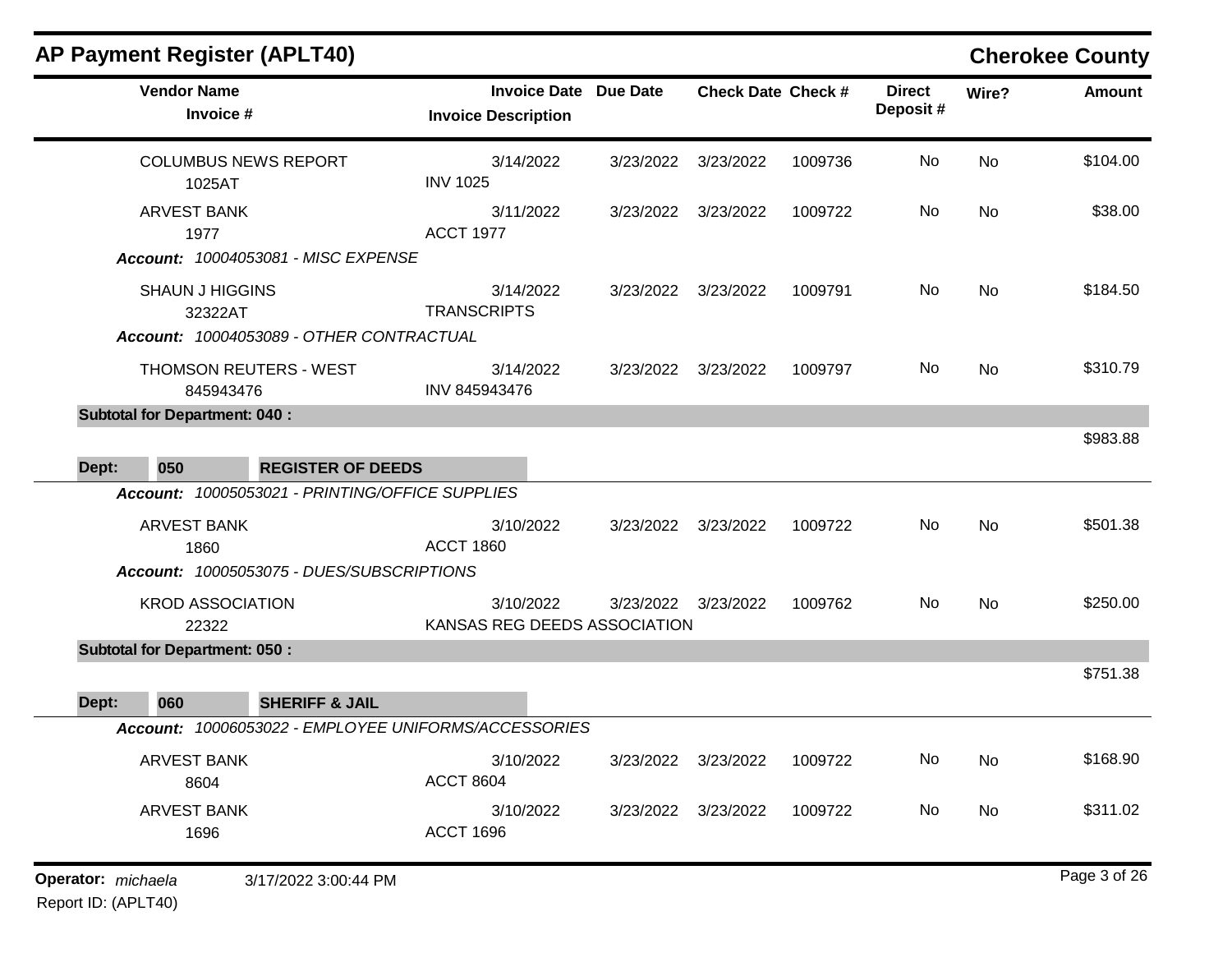| <b>AP Payment Register (APLT40)</b>          |                                                            |                           |         |                           |           | <b>Cherokee County</b> |
|----------------------------------------------|------------------------------------------------------------|---------------------------|---------|---------------------------|-----------|------------------------|
| <b>Vendor Name</b><br>Invoice #              | <b>Invoice Date Due Date</b><br><b>Invoice Description</b> | <b>Check Date Check #</b> |         | <b>Direct</b><br>Deposit# | Wire?     | Amount                 |
| <b>ARVEST BANK</b><br>8618                   | 3/10/2022<br><b>ACCT 8618</b>                              | 3/23/2022 3/23/2022       | 1009722 | No.                       | <b>No</b> | \$147.03               |
| <b>NARTEC INC</b><br>16753SH                 | 3/14/2022<br><b>INV 16753SH</b>                            | 3/23/2022 3/23/2022       | 1009775 | No.                       | No        | \$360.84               |
| Account: 10006053025 - PARTS/VEHICLE REPAIRS |                                                            |                           |         |                           |           |                        |
| NATALINIS AUTOMOTIVE<br>798841               | 3/10/2022<br><b>INV 798841</b>                             | 3/23/2022 3/23/2022       | 1009777 | No.                       | <b>No</b> | \$67.02                |
| <b>BEACON TIRE</b><br>60068736               | 3/10/2022<br>INV 60068736                                  | 3/23/2022 3/23/2022       | 1009726 | No.                       | <b>No</b> | \$707.00               |
| O'REILLY AUTO PARTS<br>0118471727            | 3/11/2022<br>INV 0118471727                                | 3/23/2022 3/23/2022       | 1009778 | No                        | <b>No</b> | \$371.82               |
| NATALINIS AUTOMOTIVE<br>799414               | 3/11/2022<br><b>INV 799414</b>                             | 3/23/2022 3/23/2022       | 1009776 | No                        | <b>No</b> | \$104.41               |
| NATALINIS AUTOMOTIVE<br>798676               | 3/10/2022<br><b>INV 798676</b>                             | 3/23/2022 3/23/2022       | 1009777 | No.                       | <b>No</b> | \$193.43               |
| NATALINIS AUTOMOTIVE<br>799551               | 3/11/2022<br><b>INV 799551</b>                             | 3/23/2022 3/23/2022       | 1009776 | No.                       | <b>No</b> | \$15.49                |
| NATALINIS AUTOMOTIVE<br>798777               | 3/10/2022<br><b>INV 798777</b>                             | 3/23/2022 3/23/2022       | 1009777 | No                        | <b>No</b> | \$96.99                |
| NATALINIS AUTOMOTIVE<br>798815               | 3/10/2022<br><b>INV 798815</b>                             | 3/23/2022 3/23/2022       | 1009777 | No                        | <b>No</b> | \$23.74                |
| FULL SERVICE AUTOMOTIVE<br>797754            | 3/10/2022<br><b>INV 797754</b>                             | 3/23/2022 3/23/2022       | 1009751 | No                        | No.       | \$60.00                |
| NATALINIS AUTOMOTIVE<br>799206               | 3/11/2022<br><b>INV 799206</b>                             | 3/23/2022 3/23/2022       | 1009776 | No                        | No        | \$91.99                |
| <b>MIDWEST WHEEL</b><br>271510700            | 3/10/2022<br>INV 271510700                                 | 3/23/2022 3/23/2022       | 1009770 | No.                       | No.       | \$152.94               |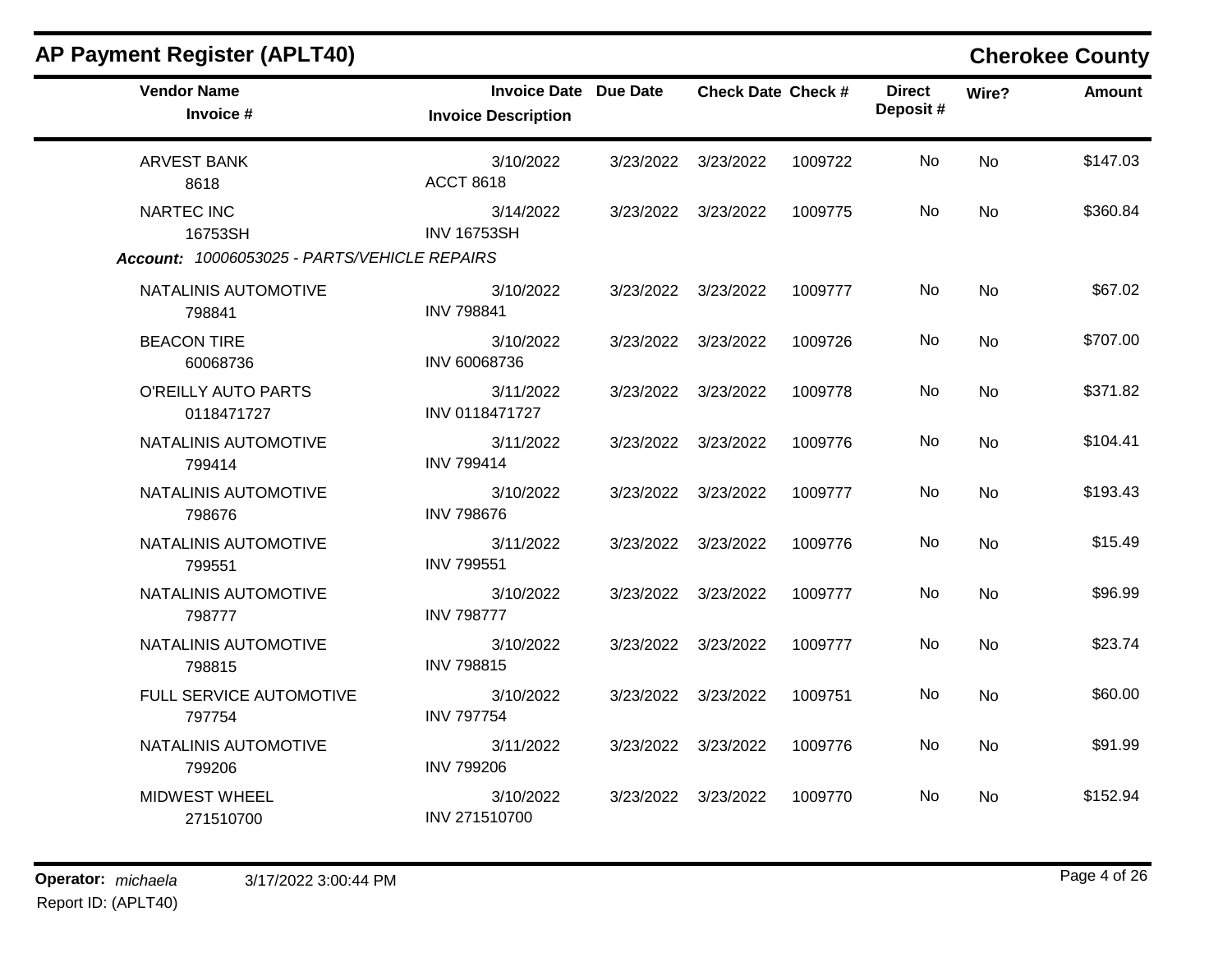| <b>AP Payment Register (APLT40)</b>                                                                    |                                                            |                           |         |                           |                | <b>Cherokee County</b> |
|--------------------------------------------------------------------------------------------------------|------------------------------------------------------------|---------------------------|---------|---------------------------|----------------|------------------------|
| <b>Vendor Name</b><br>Invoice #                                                                        | <b>Invoice Date Due Date</b><br><b>Invoice Description</b> | <b>Check Date Check #</b> |         | <b>Direct</b><br>Deposit# | Wire?          | Amount                 |
| Account: 10006053029 - MISC SUPPLIES                                                                   |                                                            |                           |         |                           |                |                        |
| RIVERTON BUILDING SUPPLY INC<br>20037<br>Account: 10006053030 - GASOLINE                               | 3/11/2022<br><b>INV 20037</b>                              | 3/23/2022 3/23/2022       | 1009787 | No.                       | No             | \$57.00                |
| <b>ARVEST BANK</b><br>8604                                                                             | 3/10/2022<br><b>ACCT 8604</b>                              | 3/23/2022 3/23/2022       | 1009722 | No.                       | No.            | \$93.94                |
| <b>ARVEST BANK</b><br>1696<br>Account: 10006053068 - OTHER COMMODITIES                                 | 3/10/2022<br><b>ACCT 1696</b>                              | 3/23/2022 3/23/2022       | 1009722 | No                        | <b>No</b>      | \$118.74               |
| ARVEST BANK<br>8618<br>Account: 10006053072 - GAS, ELECTRIC, WATER                                     | 3/10/2022<br><b>ACCT 8618</b>                              | 3/23/2022 3/23/2022       | 1009722 | No                        | No             | \$78.16                |
| <b>CITY OF COLUMBUS</b><br>095241001<br>Account: 10006053073 - TRANSPORTATION                          | 3/11/2022<br>ACCT 095241001                                | 3/23/2022 3/23/2022       | 1009734 | No.                       | N <sub>o</sub> | \$120.00               |
| <b>ARVEST BANK</b><br>1696<br>Account: 10006053074 - TELEPHONE BILLS                                   | 3/10/2022<br><b>ACCT 1696</b>                              | 3/23/2022 3/23/2022       | 1009722 | No.                       | No             | \$117.80               |
| COLUMBUS TELEPHONE COMPANY<br>2963                                                                     | 3/10/2022<br><b>ACCT 2963</b>                              | 3/23/2022 3/23/2022       | 1009738 | No.                       | <b>No</b>      | \$1,494.15             |
| CRAW-KAN TELEPHONE COOPERATIVE INC 3/10/2022<br>121787<br>Account: 10006053076 - PROFESSIONAL SERVICES | <b>ACCT 121787</b>                                         | 3/23/2022 3/23/2022       | 1009742 | No.                       | No             | \$41.16                |
| <b>ARVEST BANK</b><br>1688<br>Account: 10006053080 - MAINTENANCE/BLDGS & GROUNDS                       | 3/10/2022<br><b>ACCT 1688</b>                              | 3/23/2022 3/23/2022       | 1009722 | No.                       | No.            | \$25.00                |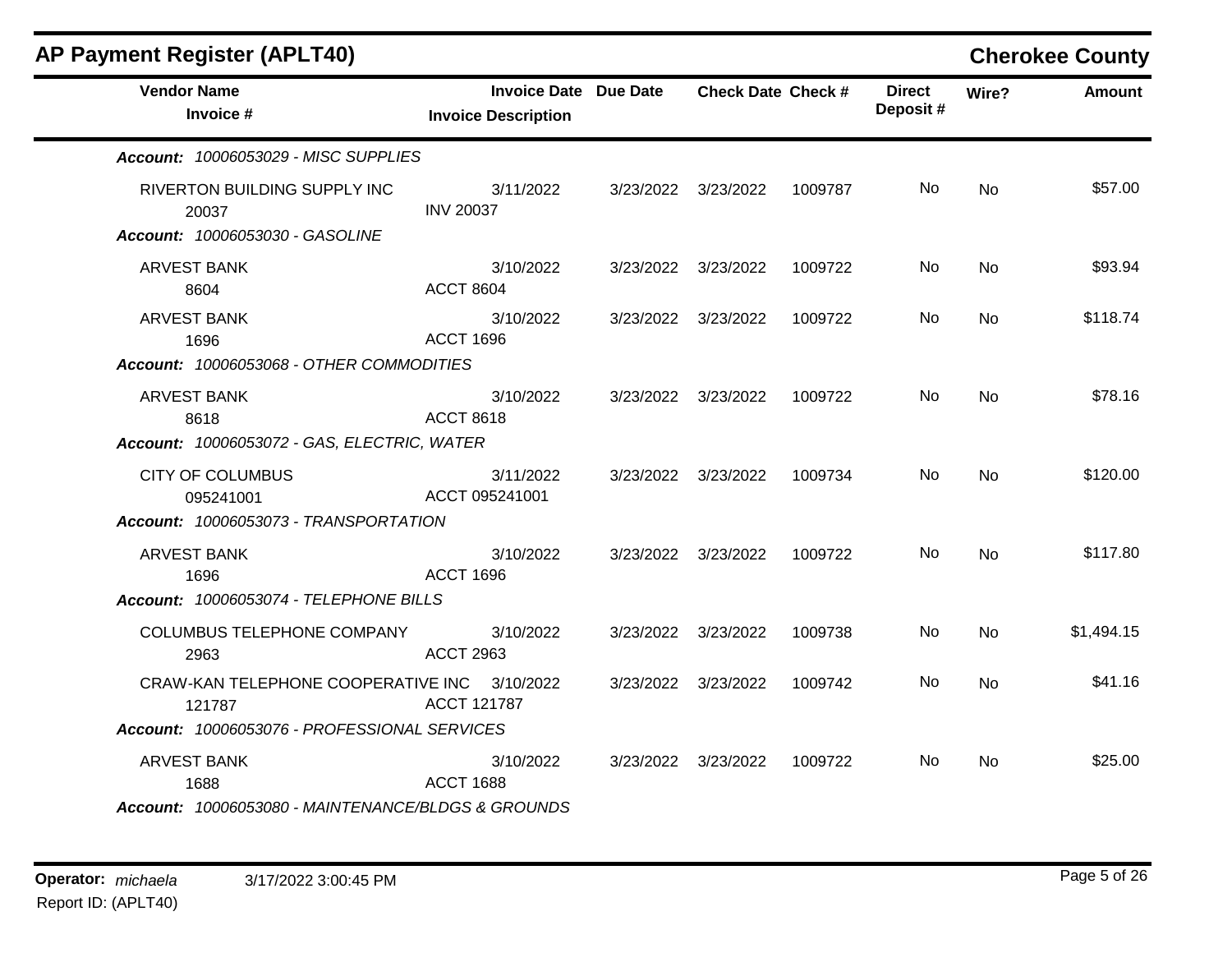| <b>Vendor Name</b><br>Invoice #                                                                                            | <b>Invoice Date Due Date</b><br><b>Invoice Description</b> |                     | <b>Check Date Check #</b> |         | <b>Direct</b><br>Deposit# | Wire?     | <b>Amount</b> |
|----------------------------------------------------------------------------------------------------------------------------|------------------------------------------------------------|---------------------|---------------------------|---------|---------------------------|-----------|---------------|
| STANLEY CONVERGENT SECURITY SOLUTI<br>6001607902                                                                           | 3/10/2022<br>INV #'S 6001607902, 6001683572, 6001898547    | 3/23/2022 3/23/2022 |                           | 1009793 | <b>No</b>                 | No        | \$9,508.00    |
| TRUE VALUE COLUMBUS<br>A462156                                                                                             | 3/10/2022<br><b>INV A462156</b>                            | 3/23/2022 3/23/2022 |                           | 1009799 | No                        | No        | \$21.98       |
| TRUE VALUE COLUMBUS<br>4293992                                                                                             | 3/10/2022<br>ACCT 4293992                                  | 3/23/2022 3/23/2022 |                           | 1009799 | No                        | <b>No</b> | \$370.21      |
| <b>LOCKE SUPPLY</b><br>43831                                                                                               | 3/10/2022<br>CUST NUMBER 43831                             | 3/23/2022 3/23/2022 |                           | 1009765 | No.                       | <b>No</b> | \$46.18       |
| <b>ARVEST BANK</b><br>1720                                                                                                 | 3/10/2022<br><b>ACCT 1720</b>                              | 3/23/2022 3/23/2022 |                           | 1009722 | No                        | <b>No</b> | \$198.69      |
| <b>ARVEST BANK</b><br>1696                                                                                                 | 3/10/2022<br><b>ACCT 1696</b>                              | 3/23/2022 3/23/2022 |                           | 1009722 | <b>No</b>                 | <b>No</b> | \$217.67      |
| <b>CDL ELECTRIC</b><br>W63140                                                                                              | 3/10/2022<br><b>INV W63140</b>                             | 3/23/2022 3/23/2022 |                           | 1009728 | No                        | <b>No</b> | \$140.00      |
| <b>ARVEST BANK</b><br>8604                                                                                                 | 3/10/2022<br><b>ACCT 8604</b>                              | 3/23/2022 3/23/2022 |                           | 1009722 | No                        | <b>No</b> | \$138.61      |
| Account: 10006053083 - EQUIPMENT LEASE/RENTAL<br>POSTMASTER GENERAL<br>479<br>Account: 10006053088 - CLASSES/TRAINING FEES | 3/10/2022<br>ANNUAL POST OFFICE BOX 479                    | 3/23/2022 3/23/2022 |                           | 1009781 | <b>No</b>                 | <b>No</b> | \$160.00      |
| <b>ARVEST BANK</b><br>8604                                                                                                 | 3/10/2022<br><b>ACCT 8604</b>                              | 3/23/2022 3/23/2022 |                           | 1009722 | <b>No</b>                 | <b>No</b> | \$51.43       |
| <b>ARVEST BANK</b><br>1696                                                                                                 | 3/10/2022<br><b>ACCT 1696</b>                              | 3/23/2022 3/23/2022 |                           | 1009722 | No                        | No        | \$51.43       |
| Account: 10006053732 - INMATE FOOD<br>CONSOLIDATED CORRECTIONAL FOOD SE<br>19022322                                        | 3/10/2022<br>INV 19022322                                  | 3/23/2022 3/23/2022 |                           | 1009739 | No.                       | <b>No</b> | \$11,490.59   |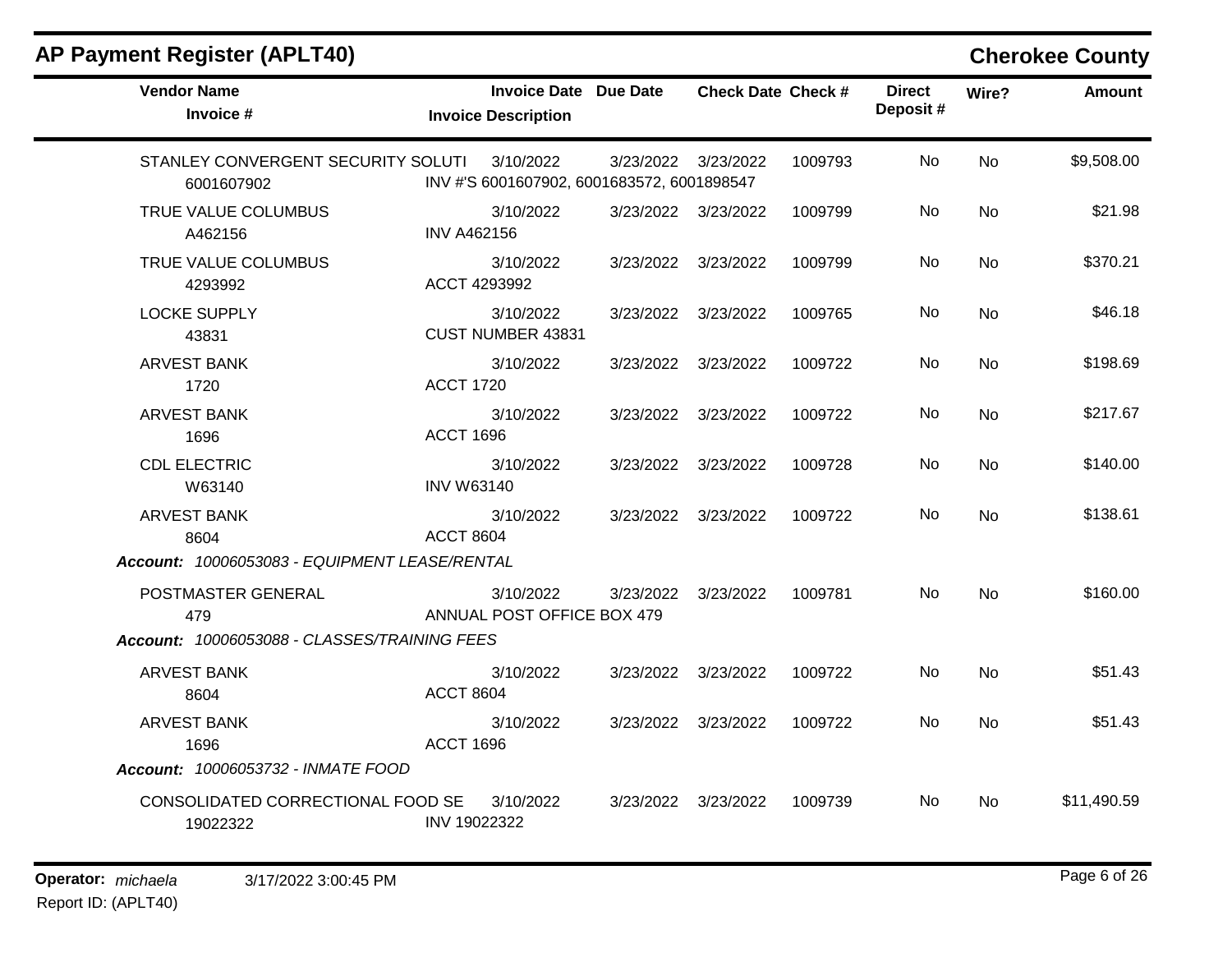| <b>AP Payment Register (APLT40)</b>                                                                                                       |                                                            |            |                           |         |                           |           | <b>Cherokee County</b> |
|-------------------------------------------------------------------------------------------------------------------------------------------|------------------------------------------------------------|------------|---------------------------|---------|---------------------------|-----------|------------------------|
| <b>Vendor Name</b><br>Invoice #                                                                                                           | <b>Invoice Date Due Date</b><br><b>Invoice Description</b> |            | <b>Check Date Check #</b> |         | <b>Direct</b><br>Deposit# | Wire?     | <b>Amount</b>          |
| Account: 10006053737 - INMATE PERSONAL ITEMS                                                                                              |                                                            |            |                           |         |                           |           |                        |
| ARVEST BANK<br>1696                                                                                                                       | 3/10/2022<br><b>ACCT 1696</b>                              | 3/23/2022  | 3/23/2022                 | 1009722 | No.                       | No        | \$37.06                |
| ANCHORTEX CORPORATION<br>415102ADS                                                                                                        | 3/10/2022<br><b>INV 415102ADS</b>                          | 3/23/2022  | 3/23/2022                 | 1009721 | No.                       | No        | \$457.49               |
| <b>Subtotal for Department: 060:</b>                                                                                                      |                                                            |            |                           |         |                           |           |                        |
| <b>DISTRICT COURT</b><br>070<br>Dept:                                                                                                     |                                                            |            |                           |         |                           |           | \$27,907.91            |
| Account: 10007053021 - PRINTING/OFFICE SUPPLIES<br>REDWOOD TOXICOLOGY LABORATORY, IN<br>0135937IN<br>Account: 10007053029 - MISC SUPPLIES | 3/14/2022<br><b>ACCT 0135937IN</b>                         | 3/23/2022  | 3/23/2022                 | 1009785 | No.                       | <b>No</b> | \$76.00                |
| <b>MARY E CROSBY</b><br>32322DC<br>Account: 10007053073 - TRANSPORTATION                                                                  | 3/14/2022<br><b>TERRYS RETIREMENT CAKE</b>                 | 3/23/2022  | 3/23/2022                 | 1009767 | No.                       | No        | \$37.00                |
| <b>MAC YOUNG</b><br>12282021                                                                                                              | 12/31/2021<br><b>Travel Exspense</b>                       | 12/31/2021 | 3/23/2022                 | 1009766 | No                        | No        | \$72.68                |
| <b>MAC YOUNG</b><br>32322<br>Account: 10007053078 - LEGAL PRINTING/ADVERTISING                                                            | 3/14/2022<br><b>Travel Exspense</b>                        | 3/23/2022  | 3/23/2022                 | 1009766 | No.                       | No        | \$49.05                |
| ETTINGER'S OFFICE SUPPLY<br>5458091<br>Account: 10007053083 - EQUIPMENT LEASE/RENTAL                                                      | 3/14/2022<br><b>INV 5458091</b>                            | 3/23/2022  | 3/23/2022                 | 1009745 | No.                       | No        | \$83.58                |
| COPY PRODUCTS INC<br>402447<br>Account: 10007053089 - OTHER CONTRACTUAL                                                                   | 3/14/2022<br><b>INV 402447</b>                             | 3/23/2022  | 3/23/2022                 | 1009740 | No                        | No        | \$370.60               |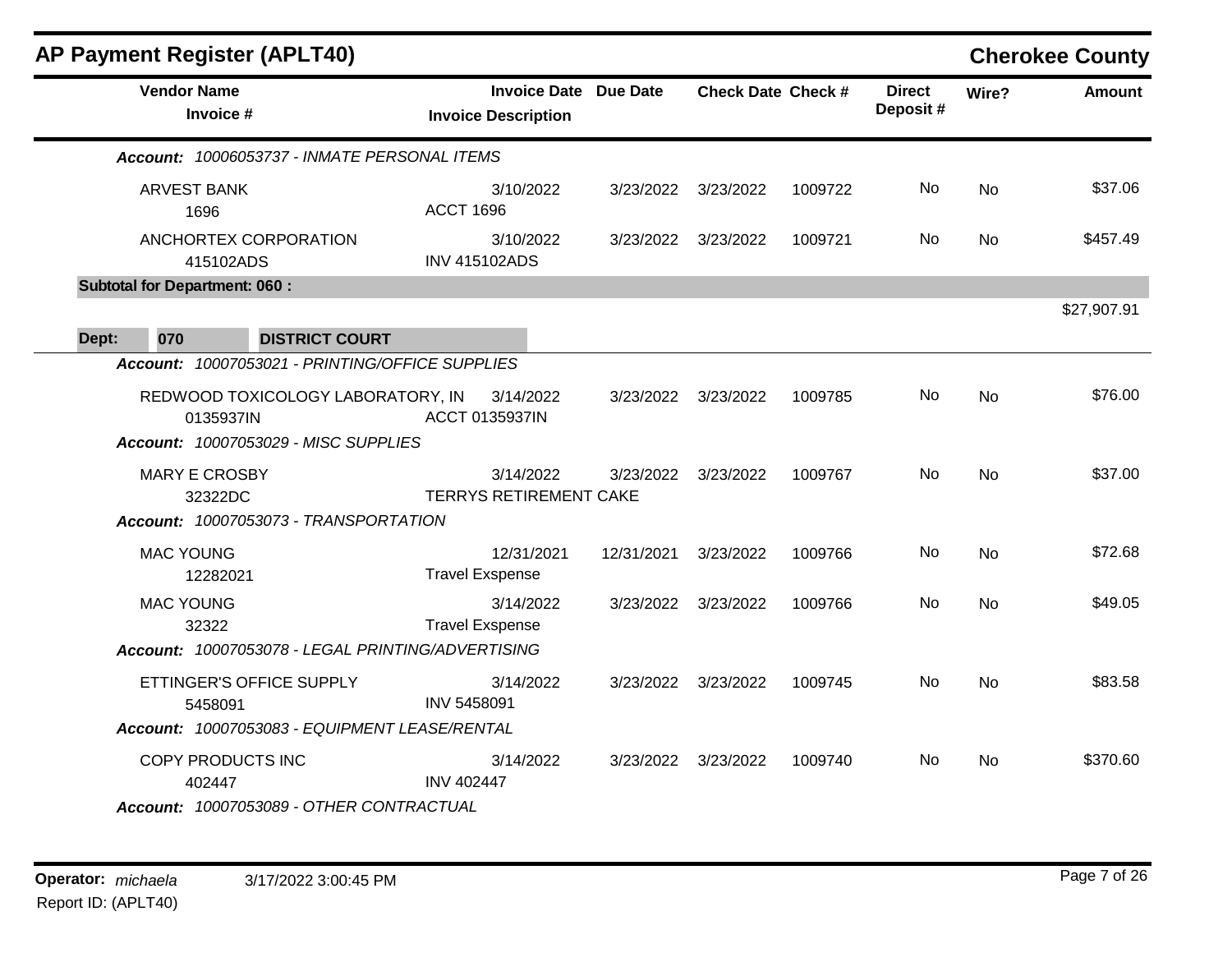| <b>AP Payment Register (APLT40)</b>  |                                              |                                                   |                 |                           |         |                           |           | <b>Cherokee County</b> |
|--------------------------------------|----------------------------------------------|---------------------------------------------------|-----------------|---------------------------|---------|---------------------------|-----------|------------------------|
| <b>Vendor Name</b><br>Invoice #      |                                              | <b>Invoice Date</b><br><b>Invoice Description</b> | <b>Due Date</b> | <b>Check Date Check #</b> |         | <b>Direct</b><br>Deposit# | Wire?     | <b>Amount</b>          |
| <b>KEITH PENNICK</b><br>0322322      |                                              | 3/11/2022<br>MO ATTY COUNTY CONTRACT FEB / MARCH  | 3/23/2022       | 3/23/2022                 | 1009760 | No.                       | <b>No</b> | \$4,125.00             |
| <b>CULLIGAN OF JOPLIN</b><br>207899  |                                              | 3/14/2022<br><b>INV 207899</b>                    | 3/23/2022       | 3/23/2022                 | 1009743 | No.                       | <b>No</b> | \$24.60                |
| <b>CULLIGAN OF JOPLIN</b><br>208262  |                                              | 3/14/2022<br><b>INV 208262</b>                    | 3/23/2022       | 3/23/2022                 | 1009743 | No                        | <b>No</b> | \$21.50                |
| <b>Subtotal for Department: 070:</b> |                                              |                                                   |                 |                           |         |                           |           | \$4,860.01             |
| 080<br>Dept:                         | <b>COURTHOUSE</b>                            |                                                   |                 |                           |         |                           |           |                        |
|                                      | Account: 10008053027 - SMALL TOOLS/EQUIPMENT |                                                   |                 |                           |         |                           |           |                        |
| <b>ARVEST BANK</b><br>1886           |                                              | 3/14/2022<br>acct 1886                            | 3/23/2022       | 3/23/2022                 | 1009722 | No.                       | <b>No</b> | \$44.44                |
| <b>ARVEST BANK</b><br>2488           |                                              | 3/11/2022<br><b>ACCT 2488</b>                     | 3/23/2022       | 3/23/2022                 | 1009722 | No.                       | No        | \$398.00               |
| <b>ARVEST BANK</b><br>2488           |                                              | 3/11/2022<br><b>ACCT 2488</b>                     | 3/23/2022       | 3/23/2022                 | 1009722 | No.                       | <b>No</b> | \$340.46               |
|                                      | Account: 10008053029 - MISC SUPPLIES         |                                                   |                 |                           |         |                           |           |                        |
| <b>ARVEST BANK</b><br>2488           |                                              | 3/11/2022<br><b>ACCT 2488</b>                     | 3/23/2022       | 3/23/2022                 | 1009722 | No                        | <b>No</b> | \$36.53                |
| <b>ARVEST BANK</b><br>2488           |                                              | 3/11/2022<br><b>ACCT 2488</b>                     | 3/23/2022       | 3/23/2022                 | 1009722 | No                        | No        | \$27.80                |
| <b>ARVEST BANK</b><br>2488           |                                              | 3/11/2022<br><b>ACCT 2488</b>                     | 3/23/2022       | 3/23/2022                 | 1009722 | No                        | <b>No</b> | \$119.89               |
| <b>ARVEST BANK</b><br>2488           |                                              | 3/11/2022<br><b>ACCT 2488</b>                     | 3/23/2022       | 3/23/2022                 | 1009722 | No                        | <b>No</b> | \$64.46                |
| <b>ARVEST BANK</b><br>2488           |                                              | 3/11/2022<br><b>ACCT 2488</b>                     | 3/23/2022       | 3/23/2022                 | 1009722 | No                        | <b>No</b> | \$34.95                |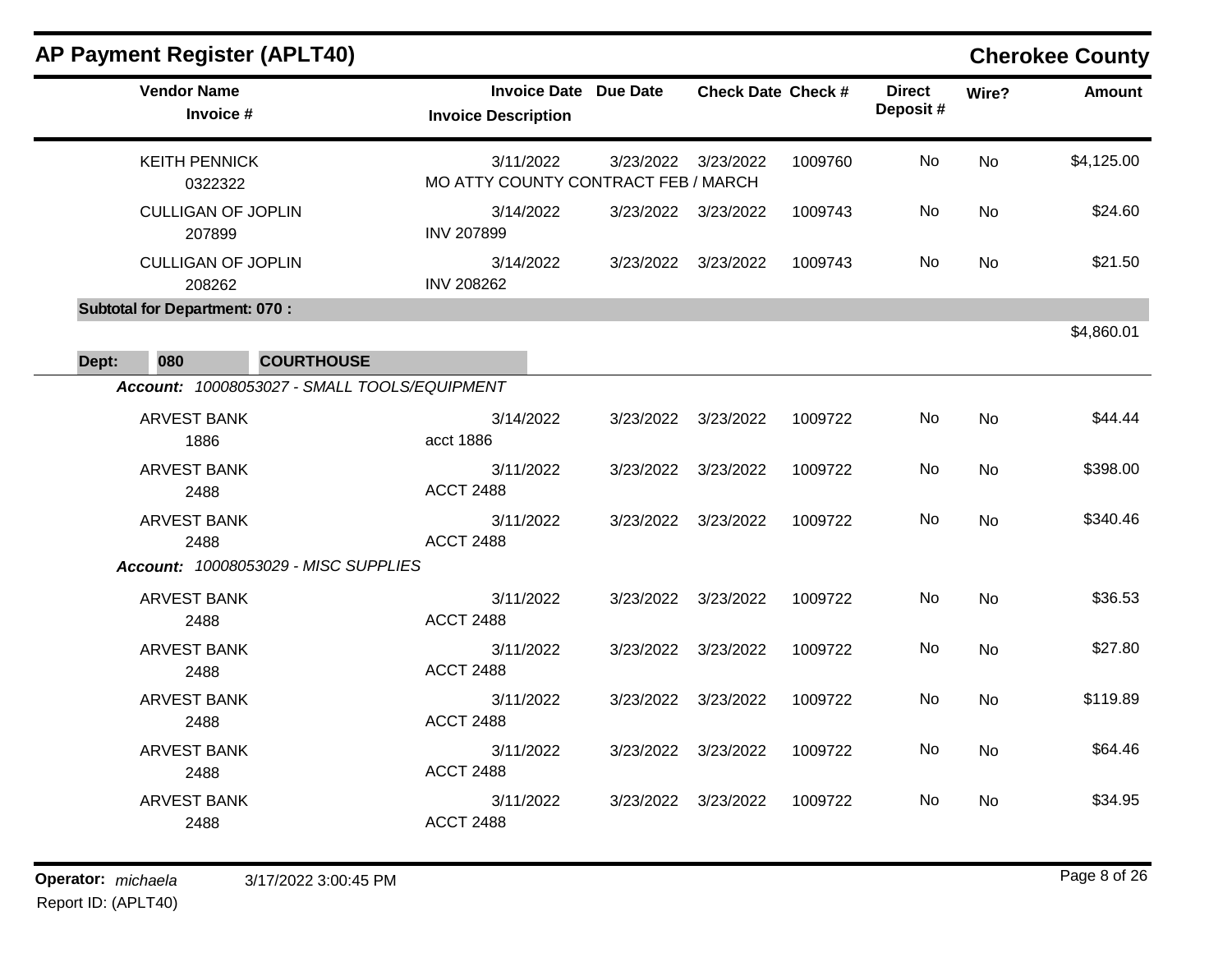| <b>AP Payment Register (APLT40)</b>             |                                                            |           |                           |         |                           |           | <b>Cherokee County</b> |
|-------------------------------------------------|------------------------------------------------------------|-----------|---------------------------|---------|---------------------------|-----------|------------------------|
| <b>Vendor Name</b><br>Invoice #                 | <b>Invoice Date Due Date</b><br><b>Invoice Description</b> |           | <b>Check Date Check #</b> |         | <b>Direct</b><br>Deposit# | Wire?     | <b>Amount</b>          |
| <b>ARVEST BANK</b><br>2488                      | 3/11/2022<br><b>ACCT 2488</b>                              | 3/23/2022 | 3/23/2022                 | 1009722 | No                        | <b>No</b> | \$89.92                |
| <b>ARVEST BANK</b><br>2488                      | 3/11/2022<br><b>ACCT 2488</b>                              | 3/23/2022 | 3/23/2022                 | 1009722 | No                        | No        | \$295.07               |
| <b>ARVEST BANK</b><br>2488                      | 3/11/2022<br><b>ACCT 2488</b>                              | 3/23/2022 | 3/23/2022                 | 1009722 | No                        | <b>No</b> | \$22.57                |
| <b>ARVEST BANK</b><br>2488                      | 3/11/2022<br><b>ACCT 2488</b>                              | 3/23/2022 | 3/23/2022                 | 1009722 | No                        | <b>No</b> | \$14.40                |
| <b>ARVEST BANK</b><br>2488                      | 3/11/2022<br><b>ACCT 2488</b>                              |           | 3/23/2022 3/23/2022       | 1009722 | No                        | <b>No</b> | \$50.48                |
| Account: 10008053040 - JANITORIAL SUPPLIES      |                                                            |           |                           |         |                           |           |                        |
| <b>CINTAS #459</b><br>4112004535                | 3/4/2022<br>INV 4112004535                                 | 3/23/2022 | 3/23/2022                 | 1009733 | No                        | <b>No</b> | \$59.19                |
| <b>ARVEST BANK</b><br>1886                      | 3/14/2022<br>acct 1886                                     | 3/23/2022 | 3/23/2022                 | 1009722 | No                        | No        | \$46.23                |
| <b>HENRY KRAFT INC</b><br>418314                | 3/4/2022<br><b>INV 418314</b>                              | 3/23/2022 | 3/23/2022                 | 1009756 | No                        | <b>No</b> | \$89.57                |
| <b>HENRY KRAFT INC</b><br>418326                | 3/4/2022<br><b>INV 418326</b>                              | 3/23/2022 | 3/23/2022                 | 1009756 | No                        | <b>No</b> | \$144.38               |
| Account: 10008053042 - BREAKROOM SUPPLIES       |                                                            |           |                           |         |                           |           |                        |
| <b>CULLIGAN OF JOPLIN</b><br>208465             | 3/4/2022<br>inv 208465                                     | 3/23/2022 | 3/23/2022                 | 1009743 | No                        | No        | \$8.50                 |
| <b>CULLIGAN OF JOPLIN</b><br>207925             | 3/7/2022<br><b>INV 207925</b>                              | 3/23/2022 | 3/23/2022                 | 1009743 | No                        | <b>No</b> | \$19.40                |
| Account: 10008053072 - GAS, ELECTRIC, WATER     |                                                            |           |                           |         |                           |           |                        |
| <b>KANSAS GAS SERVICE</b><br>510241094118872427 | 3/11/2022<br>ACCT 510241094118872427                       | 3/23/2022 | 3/23/2022                 | 1009759 | No.                       | <b>No</b> | \$846.09               |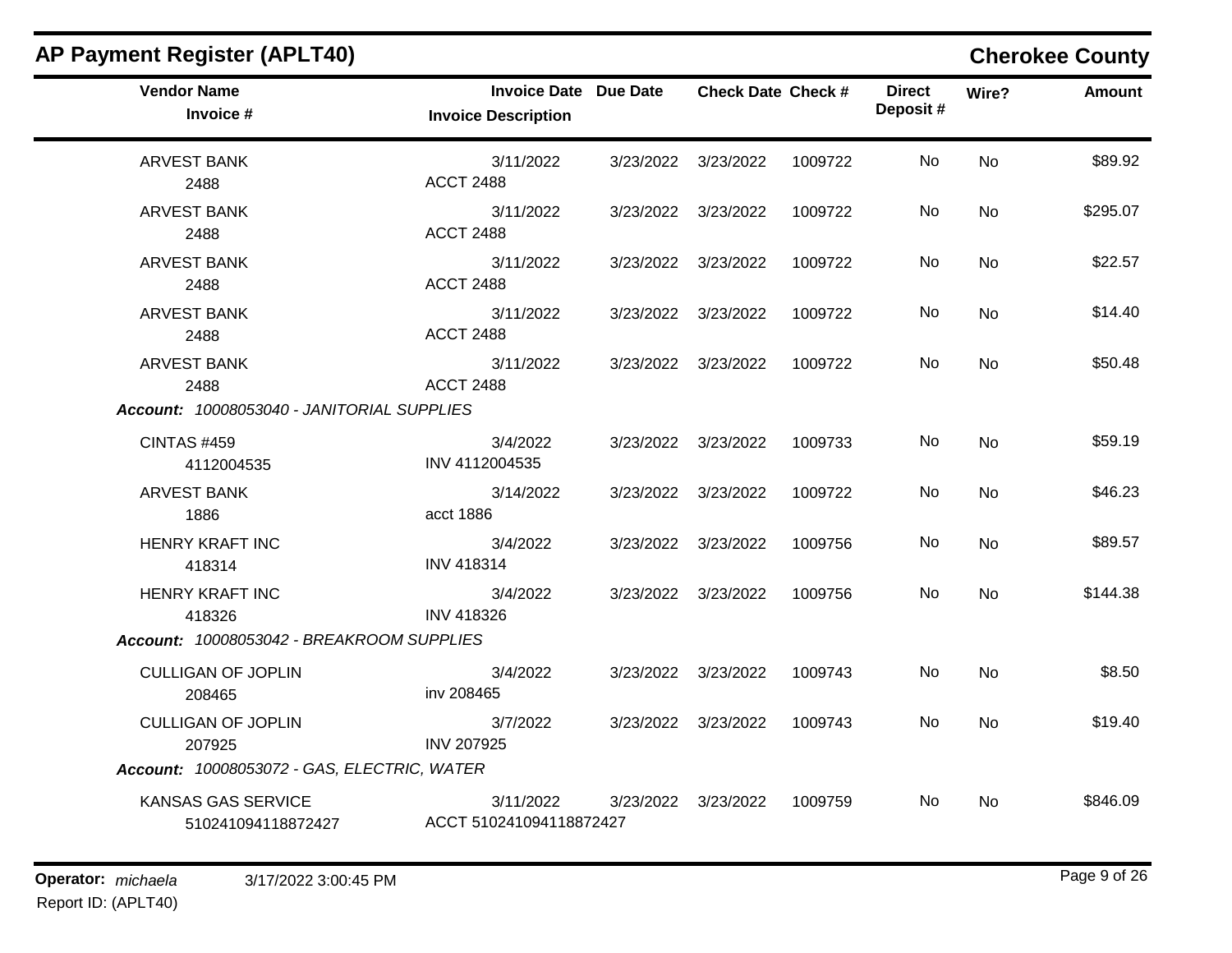| <b>AP Payment Register (APLT40)</b>                                                     |                                                     |           |                           |         |                           |           | <b>Cherokee County</b> |
|-----------------------------------------------------------------------------------------|-----------------------------------------------------|-----------|---------------------------|---------|---------------------------|-----------|------------------------|
| <b>Vendor Name</b><br>Invoice #                                                         | Invoice Date Due Date<br><b>Invoice Description</b> |           | <b>Check Date Check #</b> |         | <b>Direct</b><br>Deposit# | Wire?     | <b>Amount</b>          |
| Account: 10008053074 - UTILITIES/TELEPHONE BILLS                                        |                                                     |           |                           |         |                           |           |                        |
| COLUMBUS TELEPHONE COMPANY<br>7577<br>Account: 10008053078 - LEGAL PRINTING/ADVERTISING | 3/4/2022<br>ACCT 0000007577                         |           | 3/23/2022 3/23/2022       | 1009738 | No.                       | No        | \$2,700.84             |
| <b>COLUMBUS NEWS REPORT</b><br>236                                                      | 3/14/2022<br><b>INV 236</b>                         | 3/23/2022 | 3/23/2022                 | 1009736 | No.                       | No        | \$39.00                |
| Account: 10008053079 - MAINT/REPAIRS MACH/EQUIP                                         |                                                     |           |                           |         |                           |           |                        |
| <b>ARVEST BANK</b><br>2488                                                              | 3/11/2022<br><b>ACCT 2488</b>                       |           | 3/23/2022 3/23/2022       | 1009722 | No.                       | <b>No</b> | \$64.82                |
| TRUE VALUE COLUMBUS<br>A462101                                                          | 3/4/2022<br><b>INV A462101</b>                      |           | 3/23/2022 3/23/2022       | 1009799 | No                        | <b>No</b> | \$9.38                 |
| Account: 10008053080 - MAINTENANCE/BLDGS & GROUNDS                                      |                                                     |           |                           |         |                           |           |                        |
| <b>ARVEST BANK</b><br>2488                                                              | 3/11/2022<br><b>ACCT 2488</b>                       |           | 3/23/2022 3/23/2022       | 1009722 | No                        | <b>No</b> | \$55.61                |
| <b>ARVEST BANK</b><br>1886                                                              | 3/14/2022<br>acct 1886                              | 3/23/2022 | 3/23/2022                 | 1009722 | No.                       | <b>No</b> | \$624.96               |
| <b>GENERAL MACHINERY OF PITTSBURG</b><br>20233                                          | 3/9/2022<br>Invoice# 20233                          | 3/23/2022 | 3/23/2022                 | 1009752 | No                        | No        | \$474.72               |
| KONE INC<br>962152112                                                                   | 3/10/2022<br>INV 962152112                          | 3/23/2022 | 3/23/2022                 | 1009761 | No.                       | <b>No</b> | \$1,464.60             |
| QUALITY PEST CONTROL INC<br>3232022                                                     | 3/4/2022<br>INV 3232022                             |           | 3/23/2022 3/23/2022       | 1009783 | No.                       | <b>No</b> | \$50.00                |
| Account: 10008053089 - OTHER CONTRACTUAL                                                |                                                     |           |                           |         |                           |           |                        |
| <b>FORENSIC MEDICAL</b><br>19484                                                        | 3/14/2022<br><b>INV 19484</b>                       |           | 3/23/2022 3/23/2022       | 1009750 | No                        | No        | \$2,100.00             |
| <b>ARVEST BANK</b><br>1886                                                              | 3/14/2022<br>acct 1886                              |           | 3/23/2022 3/23/2022       | 1009722 | No.                       | <b>No</b> | \$158.85               |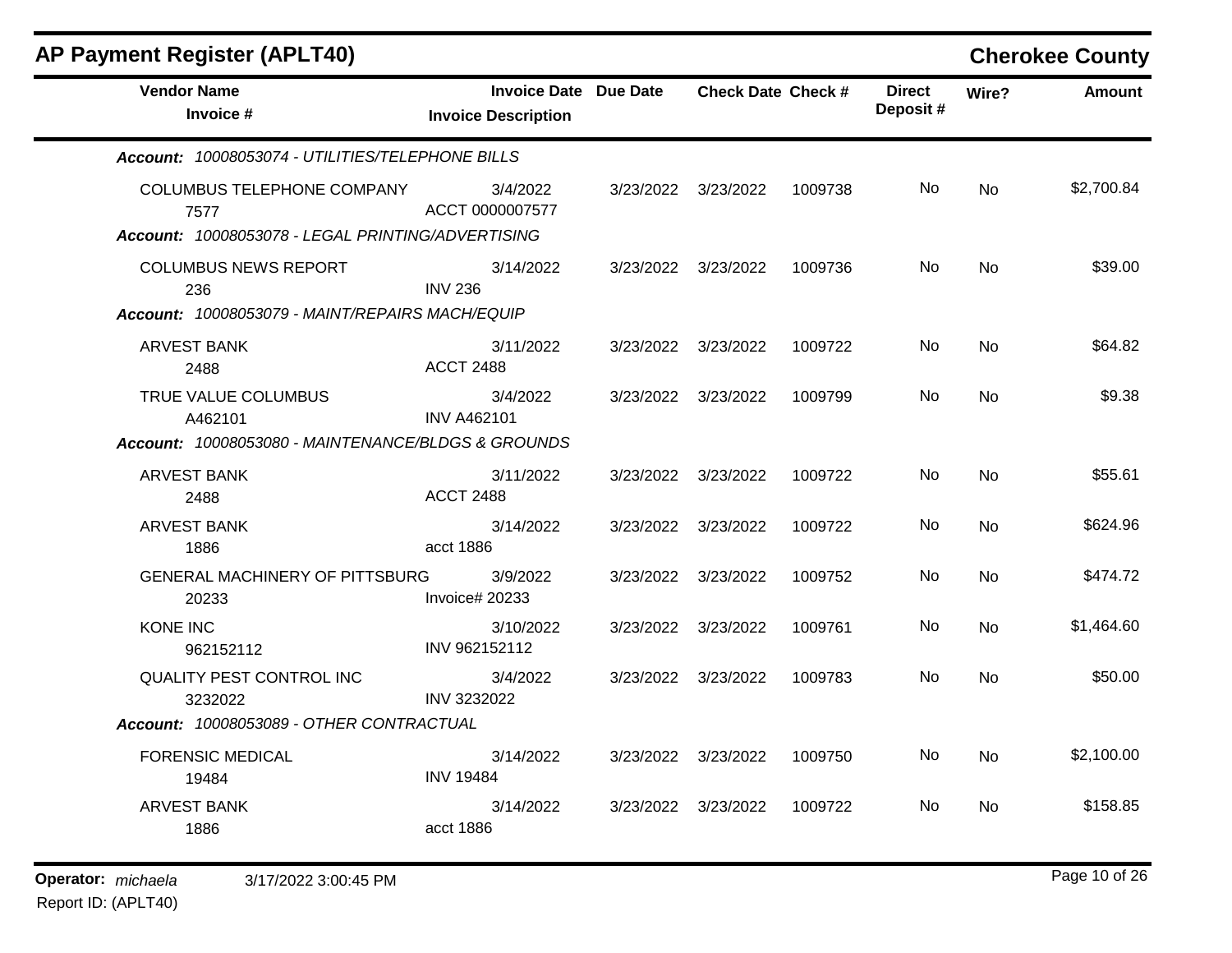|       | <b>AP Payment Register (APLT40)</b>            |                                  |                              |                           |         |                           |           | <b>Cherokee County</b> |
|-------|------------------------------------------------|----------------------------------|------------------------------|---------------------------|---------|---------------------------|-----------|------------------------|
|       | <b>Vendor Name</b><br>Invoice #                | <b>Invoice Description</b>       | <b>Invoice Date Due Date</b> | <b>Check Date Check #</b> |         | <b>Direct</b><br>Deposit# | Wire?     | <b>Amount</b>          |
|       | <b>CRAWFORD COUNTY CLERK</b><br>32322CH        | 3/14/2022<br><b>County Share</b> |                              | 3/23/2022 3/23/2022       | 1009741 | <b>No</b>                 | <b>No</b> | \$915.91               |
|       | <b>Subtotal for Department: 080:</b>           |                                  |                              |                           |         |                           |           |                        |
|       |                                                |                                  |                              |                           |         |                           |           | \$11,411.02            |
| Dept: | 090<br><b>EMERGENCY PREPAREDNESS</b>           |                                  |                              |                           |         |                           |           |                        |
|       | Account: 10009053025 - PARTS/VEHICLE REPAIRS   |                                  |                              |                           |         |                           |           |                        |
|       | MIKE CARPINO FORD MERCURY INC<br>114546        | 3/10/2022<br><b>INV 114546</b>   |                              | 3/23/2022 3/23/2022       | 1009772 | No                        | No        | \$48.62                |
|       | NATALINIS AUTOMOTIVE<br>794266                 | 3/14/2022<br><b>INV 794266</b>   |                              | 3/23/2022 3/23/2022       | 1009777 | No                        | <b>No</b> | \$137.53               |
|       | NATALINIS AUTOMOTIVE<br>785337                 | 3/14/2022<br><b>INV 785337</b>   |                              | 3/23/2022 3/23/2022       | 1009777 | No                        | <b>No</b> | \$399.99               |
|       | Account: 10009053072 - GAS, ELECTRIC, WATER    |                                  |                              |                           |         |                           |           |                        |
|       | <b>EVERGY</b><br>2457329745MH                  | 3/11/2022<br>ACCT 2457329745     |                              | 3/23/2022 3/23/2022       | 1009747 | No                        | <b>No</b> | \$34.20                |
|       | <b>LIBERTY UTILITIES</b><br>122003601EP        | 3/14/2022<br>ACCT 122003601      |                              | 3/23/2022 3/23/2022       | 1009764 | No                        | No        | \$88.22                |
|       | HEARTLAND ELECTRIC COOPERATIVE INC<br>50891200 | 3/4/2022<br>INV 50891200         |                              | 3/23/2022 3/23/2022       | 1009755 | No                        | No        | \$49.00                |
|       | Account: 10009053093 - OFFICE FURNITURE/EQUIP  |                                  |                              |                           |         |                           |           |                        |
|       | ARVEST BANK<br>1886                            | 3/14/2022<br>acct 1886           |                              | 3/23/2022 3/23/2022       | 1009722 | No.                       | <b>No</b> | \$659.96               |
|       | <b>Subtotal for Department: 090:</b>           |                                  |                              |                           |         |                           |           |                        |
|       |                                                |                                  |                              |                           |         |                           |           | \$1,417.52             |

**Dept: 095 HUMAN RESOURCE**

*Account: 10009553093 - OFFICE FURNITURE/EQUIP*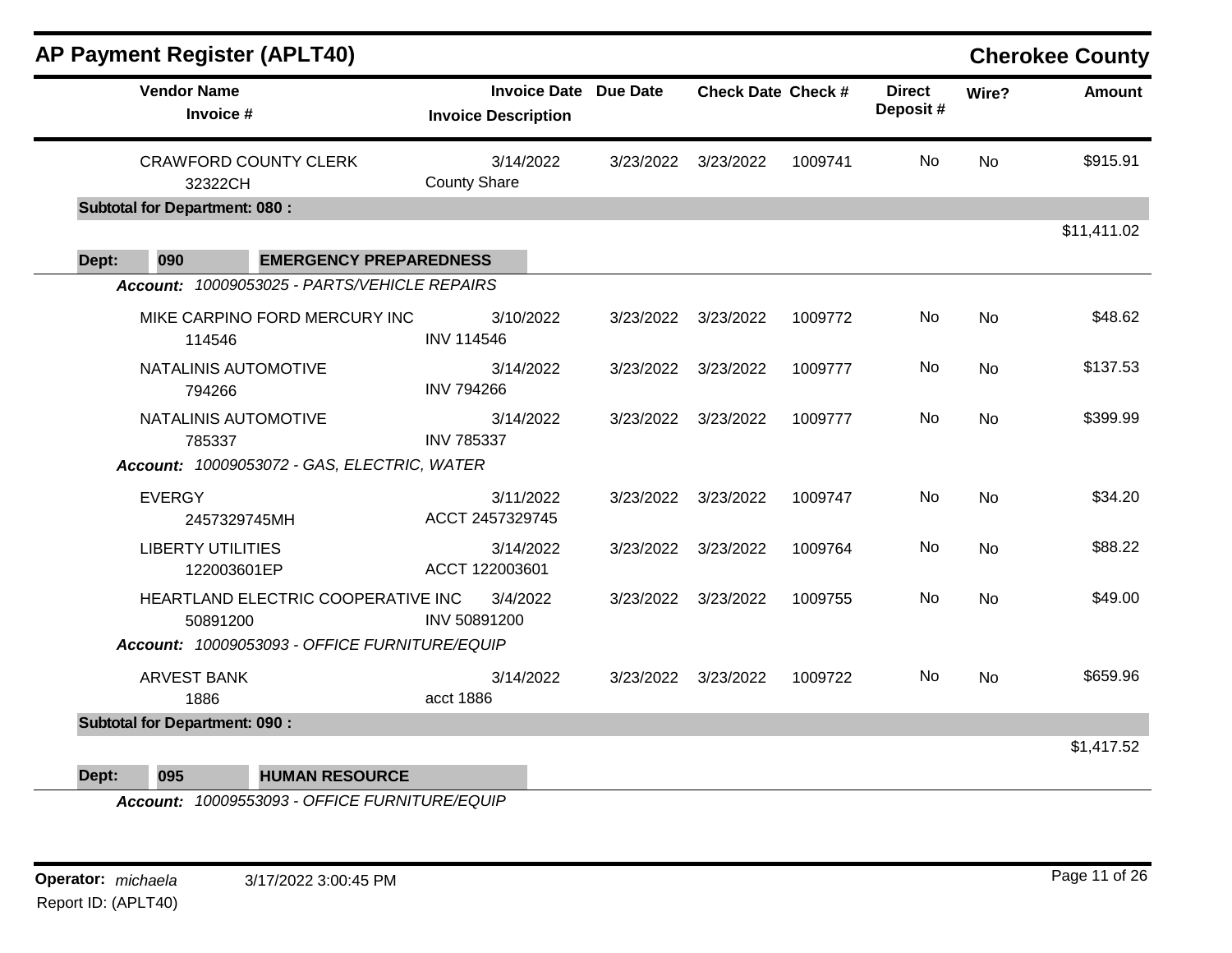|       |                                       | <b>AP Payment Register (APLT40)</b>         |                                           |                              |                           |         |                           |       | <b>Cherokee County</b> |
|-------|---------------------------------------|---------------------------------------------|-------------------------------------------|------------------------------|---------------------------|---------|---------------------------|-------|------------------------|
|       | <b>Vendor Name</b><br>Invoice #       |                                             | <b>Invoice Description</b>                | <b>Invoice Date Due Date</b> | <b>Check Date Check #</b> |         | <b>Direct</b><br>Deposit# | Wire? | <b>Amount</b>          |
|       | <b>ARVEST BANK</b><br>1886            |                                             | 3/14/2022<br>acct 1886                    | 3/23/2022                    | 3/23/2022                 | 1009722 | No                        | No    | \$242.98               |
|       | <b>Subtotal for Department: 095 :</b> |                                             |                                           |                              |                           |         |                           |       |                        |
|       |                                       |                                             |                                           |                              |                           |         |                           |       | \$242.98               |
| Dept: | 150                                   | <b>COMPUTER PROGRAMMING</b>                 |                                           |                              |                           |         |                           |       |                        |
|       |                                       | Account: 10015053089 - OTHER CONTRACTUAL    |                                           |                              |                           |         |                           |       |                        |
|       | <b>STRONGHOLD DATA</b><br>37564       |                                             | 3/4/2022<br><b>INV 37564</b>              | 3/23/2022                    | 3/23/2022                 | 1009794 | No                        | No    | \$20.00                |
|       | <b>STRONGHOLD DATA</b><br>37819       |                                             | 3/4/2022<br><b>INV 37819</b>              | 3/23/2022                    | 3/23/2022                 | 1009794 | No                        | No    | \$5,613.50             |
|       | <b>Subtotal for Department: 150:</b>  |                                             |                                           |                              |                           |         |                           |       |                        |
|       |                                       |                                             |                                           |                              |                           |         |                           |       | \$5,633.50             |
| Dept: | 210                                   | <b>GIS INFO HANDLING SYSTEM</b>             |                                           |                              |                           |         |                           |       |                        |
|       | Account:                              | 10021053076 - PROFESSIONAL SERVICES         |                                           |                              |                           |         |                           |       |                        |
|       | <b>RODNEY SANDERS</b><br>20220205     |                                             | 3/14/2022<br>INV 20220205                 | 3/23/2022                    | 3/23/2022                 | 1009788 | No                        | No    | \$543.75               |
|       |                                       | Account: 10021053089 - OTHER CONTRACTUAL    |                                           |                              |                           |         |                           |       |                        |
|       | <b>RODNEY SANDERS</b><br>20220206     |                                             | 3/10/2022<br><b>GIS TECHNICAL SUPPORT</b> | 3/23/2022                    | 3/23/2022                 | 1009788 | No.                       | No    | \$71.25                |
|       | <b>Subtotal for Department: 210:</b>  |                                             |                                           |                              |                           |         |                           |       |                        |
| Dept: | 500                                   | <b>SOLID WASTE RECYCLING</b>                |                                           |                              |                           |         |                           |       | \$615.00               |
|       |                                       | Account: 10050053502 - SOLID WASTE EXPENSES |                                           |                              |                           |         |                           |       |                        |
|       | NATALINIS AUTOMOTIVE<br>798860        |                                             | 3/10/2022<br><b>INV 798860</b>            |                              | 3/23/2022 3/23/2022       | 1009776 | No                        | No    | \$12.49                |
|       | 02282022L                             | SOUTHEAST KANSAS RECYCLING, INC             | 3/4/2022<br>INV 02282022L                 |                              | 3/23/2022 3/23/2022       | 1009792 | No                        | No    | \$1,200.00             |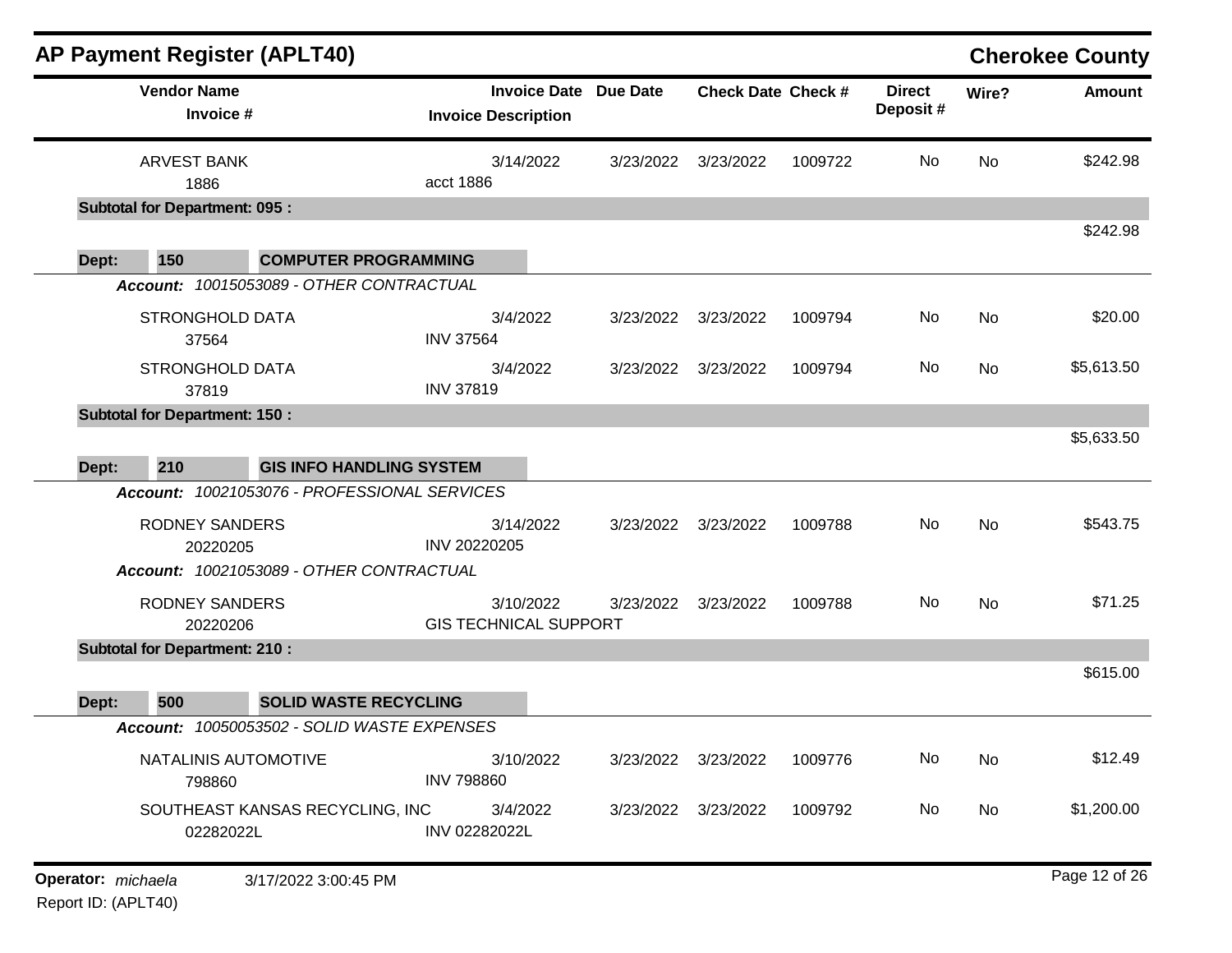|       |                                                  |                                      |            | <b>AP Payment Register (APLT40)</b>                  |                                 |           |                              |                           |         |                           |           | <b>Cherokee County</b> |
|-------|--------------------------------------------------|--------------------------------------|------------|------------------------------------------------------|---------------------------------|-----------|------------------------------|---------------------------|---------|---------------------------|-----------|------------------------|
|       |                                                  | <b>Vendor Name</b>                   | Invoice #  |                                                      | <b>Invoice Description</b>      |           | <b>Invoice Date Due Date</b> | <b>Check Date Check #</b> |         | <b>Direct</b><br>Deposit# | Wire?     | <b>Amount</b>          |
|       |                                                  | <b>Subtotal for Department: 500:</b> |            |                                                      |                                 |           |                              |                           |         |                           |           |                        |
|       |                                                  |                                      |            |                                                      |                                 |           |                              |                           |         |                           |           | \$1,212.49             |
|       | <b>Subtotal for Fund: 100:</b>                   |                                      |            |                                                      |                                 |           |                              |                           |         |                           |           |                        |
|       |                                                  |                                      |            |                                                      |                                 |           |                              |                           |         |                           |           | \$56,157.84            |
| Fund: |                                                  | 106                                  |            | <b>CLERK TECHNOLOGY FUN</b>                          |                                 |           |                              |                           |         |                           |           |                        |
|       | Dept:                                            | 000                                  |            | <b>NON-DEPARTMENTAL</b>                              |                                 |           |                              |                           |         |                           |           |                        |
|       |                                                  |                                      |            | Account: 10600053295 - OPERATIONAL EQUIPMENT         |                                 |           |                              |                           |         |                           |           |                        |
|       |                                                  |                                      |            | MONROE SYSTEMS FOR BUSINESS INC                      |                                 | 3/14/2022 | 3/23/2022                    | 3/23/2022                 | 1009773 | No.                       | <b>No</b> | \$136.82               |
|       | IN227813<br><b>Subtotal for Department: 000:</b> |                                      |            | <b>INV 227813</b>                                    |                                 |           |                              |                           |         |                           |           |                        |
|       |                                                  |                                      |            |                                                      |                                 |           |                              |                           |         |                           |           | \$136.82               |
|       |                                                  | <b>Subtotal for Fund: 106:</b>       |            |                                                      |                                 |           |                              |                           |         |                           |           |                        |
|       |                                                  |                                      |            |                                                      |                                 |           |                              |                           |         |                           |           | \$136.82               |
| Fund: |                                                  | 110                                  |            | <b>ROAD AND BRIDGE</b>                               |                                 |           |                              |                           |         |                           |           |                        |
|       | Dept:                                            | 000                                  |            | <b>NON-DEPARTMENTAL</b>                              |                                 |           |                              |                           |         |                           |           |                        |
|       |                                                  |                                      |            | Account: 11000053021 - PRINTING/OFFICE SUPPLIES      |                                 |           |                              |                           |         |                           |           |                        |
|       |                                                  | <b>ARVEST BANK</b>                   |            |                                                      |                                 | 3/10/2022 | 3/23/2022                    | 3/23/2022                 | 1009722 | <b>No</b>                 | <b>No</b> | \$58.31                |
|       |                                                  |                                      | 32040      |                                                      | Invoice# 3204                   |           |                              |                           |         |                           |           |                        |
|       |                                                  | <b>ARVEST BANK</b>                   |            |                                                      |                                 | 3/10/2022 | 3/23/2022                    | 3/23/2022                 | 1009722 | No                        | <b>No</b> | \$190.61               |
|       |                                                  |                                      | 01837      |                                                      | Account# 01837                  |           |                              |                           |         |                           |           |                        |
|       |                                                  |                                      |            | Account: 11000053022 - EMPLOYEE UNIFORMS/ACCESSORIES |                                 |           |                              |                           |         |                           |           |                        |
|       |                                                  | <b>CINTAS #459</b>                   | 4112004793 |                                                      | 3/1/2022<br>Invoice# 4112004793 |           | 3/23/2022                    | 3/23/2022                 | 1009733 | No                        | <b>No</b> | \$328.10               |
|       |                                                  | <b>CINTAS #459</b>                   | 4112688437 |                                                      | 3/8/2022<br>Invoice# 4112688437 |           | 3/23/2022                    | 3/23/2022                 | 1009733 | No.                       | No        | \$186.28               |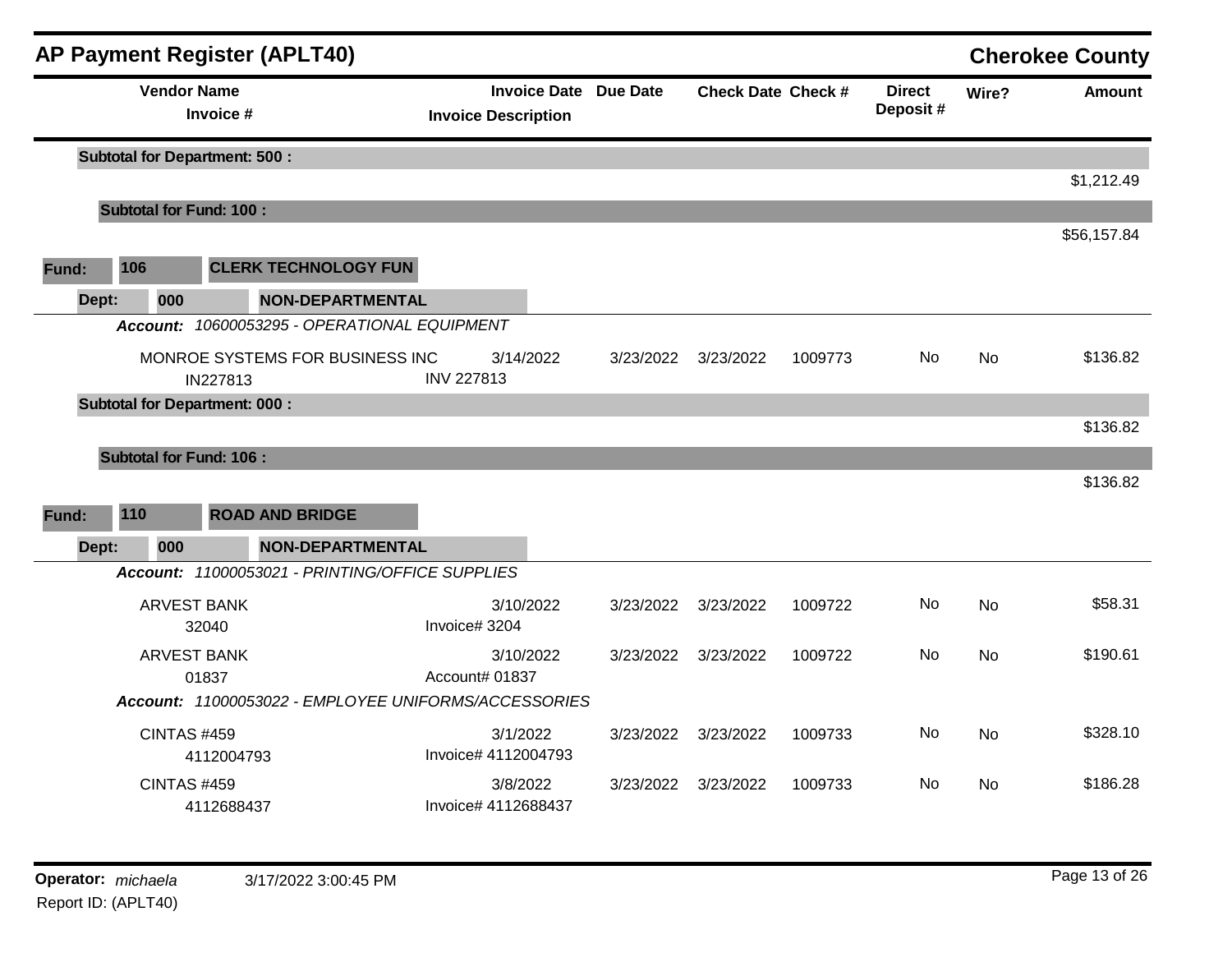| <b>Vendor Name</b><br>Invoice #           | Invoice Date Due Date<br><b>Invoice Description</b> |                     | <b>Check Date Check #</b> |         | <b>Direct</b><br>Deposit# | Wire?     | <b>Amount</b> |
|-------------------------------------------|-----------------------------------------------------|---------------------|---------------------------|---------|---------------------------|-----------|---------------|
| RICHARD W WAMMACK<br>003                  | 3/10/2022<br>Invoice# 003                           | 3/23/2022 3/23/2022 |                           | 1009786 | No                        | <b>No</b> | \$38.16       |
| <b>GERALD RALPH ROBNETT JR</b><br>002     | 3/10/2022<br>Invoice# 002                           | 3/23/2022 3/23/2022 |                           | 1009753 | No.                       | No        | \$41.34       |
| <b>CLOYD RAY</b><br>001                   | 3/10/2022<br>Invoice#001                            | 3/23/2022 3/23/2022 |                           | 1009735 | No                        | <b>No</b> | \$14.44       |
| Account: 11000053031 - DIESEL FUEL        |                                                     |                     |                           |         |                           |           |               |
| ARVEST BANK<br>32040                      | 3/10/2022<br>Invoice# 3204                          | 3/23/2022 3/23/2022 |                           | 1009722 | No.                       | <b>No</b> | \$140.00      |
| MFA OIL - JASPER<br>221996                | 3/11/2022<br>Invoice# 221996                        | 3/23/2022 3/23/2022 |                           | 1009769 | No.                       | No        | \$8,827.49    |
| FARMERS COOPERATIVE ASSOCIATION<br>001    | 3/8/2022<br>Invoice# 001                            | 3/23/2022 3/23/2022 |                           | 1009748 | No.                       | No        | \$5,095.40    |
| <b>MFA OIL - JASPER</b><br>232192         | 3/10/2022<br>Invoice# 232192                        |                     | 3/23/2022 3/23/2022       | 1009769 | No                        | No        | \$4,081.08    |
| Account: 11000053033 - TIRES              |                                                     |                     |                           |         |                           |           |               |
| POMP'S TIRE SERVICE INC<br>1220026626     | 2/18/2022<br>Invoice# 1220026626                    |                     | 3/23/2022 3/23/2022       | 1009779 | No.                       | <b>No</b> | \$880.50      |
| Account: 11000053034 - ASPHALT            |                                                     |                     |                           |         |                           |           |               |
| TEETER'S ASPHALT & MATERIALS<br>9626      | 3/1/2022<br>Invoice# 9626                           |                     | 3/23/2022 3/23/2022       | 1009796 | No.                       | <b>No</b> | \$332.85      |
| Account: 11000053035 - ROCK               |                                                     |                     |                           |         |                           |           |               |
| MULBERRY LIMESTONE QUARRY CO<br>27300     | 2/28/2022<br>Invoice# 27300                         |                     | 3/23/2022 3/23/2022       | 1009774 | <b>No</b>                 | <b>No</b> | \$5,878.39    |
| Account: 11000053042 - BREAKROOM SUPPLIES |                                                     |                     |                           |         |                           |           |               |
| <b>ARVEST BANK</b><br>01837               | 3/10/2022<br>Account# 01837                         |                     | 3/23/2022 3/23/2022       | 1009722 | No.                       | No        | \$287.55      |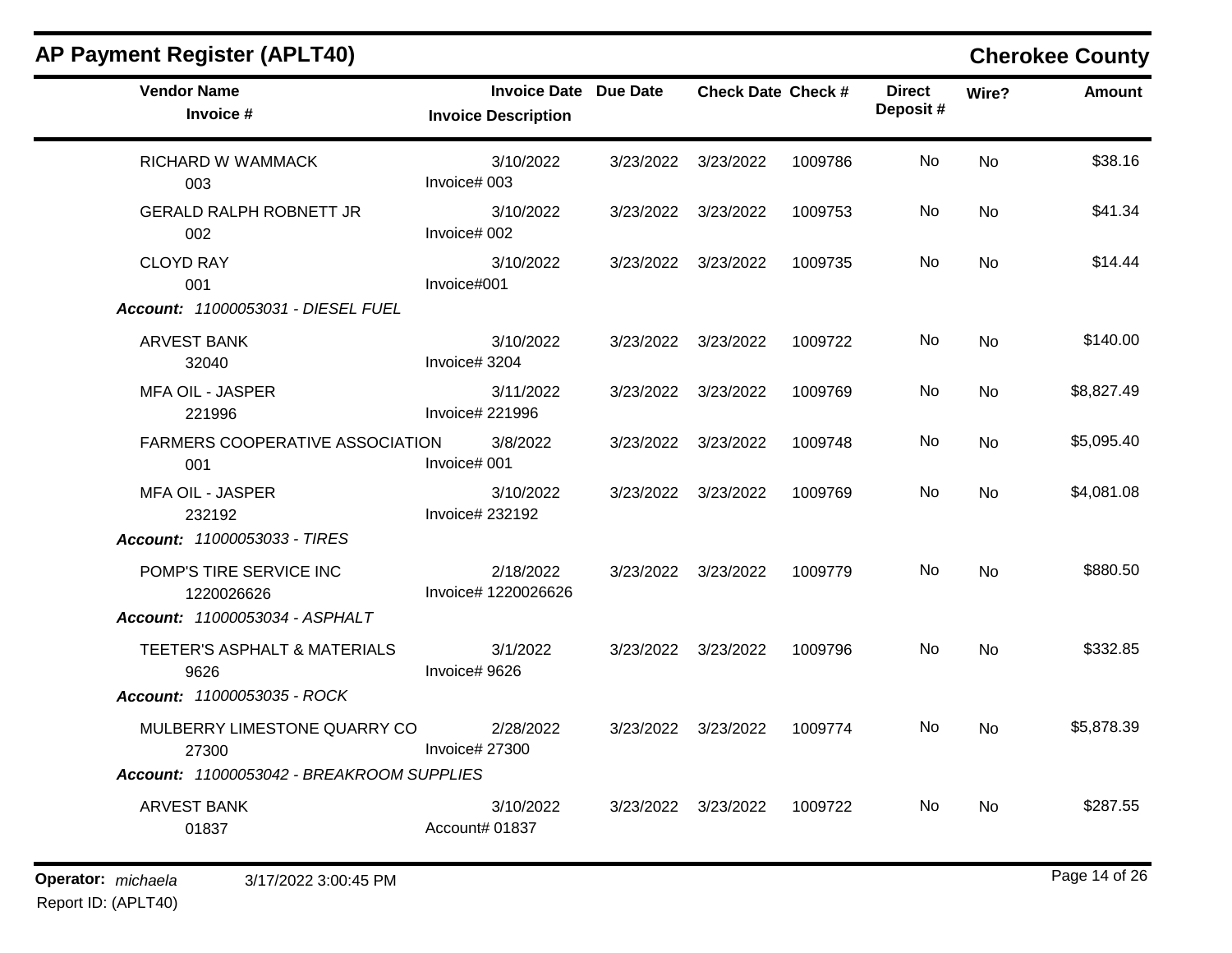| <b>AP Payment Register (APLT40)</b>              |                              |                              |                     |                           |                           |           | <b>Cherokee County</b> |
|--------------------------------------------------|------------------------------|------------------------------|---------------------|---------------------------|---------------------------|-----------|------------------------|
| <b>Vendor Name</b><br>Invoice #                  | <b>Invoice Description</b>   | <b>Invoice Date Due Date</b> |                     | <b>Check Date Check #</b> | <b>Direct</b><br>Deposit# | Wire?     | <b>Amount</b>          |
| Account: 11000053073 - TRANSPORTATION            |                              |                              |                     |                           |                           |           |                        |
| <b>ARVEST BANK</b><br>32040                      | 3/10/2022<br>Invoice# 3204   |                              | 3/23/2022 3/23/2022 | 1009722                   | No.                       | <b>No</b> | \$88.40                |
| Account: 11000053074 - UTILITIES/TELEPHONE BILLS |                              |                              |                     |                           |                           |           |                        |
| <b>COLUMBUS TELEPHONE COMPANY</b><br>poo34       | 3/9/2022<br>Invoice# poo34   |                              | 3/23/2022 3/23/2022 | 1009737                   | No.                       | <b>No</b> | \$235.71               |
| <b>CITY OF COLUMBUS</b><br>trash                 | 2/28/2022<br>Trash           | 3/23/2022                    | 3/23/2022           | 1009734                   | No                        | <b>No</b> | \$180.47               |
| Account: 11000053075 - DUES/SUBSCRIPTIONS        |                              |                              |                     |                           |                           |           |                        |
| <b>ARVEST BANK</b><br>01837                      | 3/10/2022<br>Account# 01837  |                              | 3/23/2022 3/23/2022 | 1009722                   | No.                       | <b>No</b> | \$16.19                |
| Account: 11000053079 - MACHINERY/EQUIPMENT       |                              |                              |                     |                           |                           |           |                        |
| FARMERS COOPERATIVE ASSOCIATION<br>322451        | 3/10/2022<br>Invoice# 322451 |                              | 3/23/2022 3/23/2022 | 1009748                   | No.                       | <b>No</b> | \$8.88                 |
| <b>FARMERS COOPERATIVE ASSOCIATION</b><br>322225 | 3/7/2022<br>Invoice# 322225  | 3/23/2022                    | 3/23/2022           | 1009748                   | No                        | <b>No</b> | \$2.81                 |
| FARMERS COOPERATIVE ASSOCIATION<br>322367        | 3/9/2022<br>Invoice# 322367  | 3/23/2022                    | 3/23/2022           | 1009748                   | No.                       | No        | \$124.66               |
| <b>GENERAL MACHINERY OF PITTSBURG</b><br>20291   | 2/28/2022<br>Invoice# 20291  | 3/23/2022                    | 3/23/2022           | 1009752                   | No.                       | <b>No</b> | \$75.72                |
| <b>GENERAL MACHINERY OF PITTSBURG</b><br>20168   | 2/28/2022<br>Invoice# 20168  | 3/23/2022                    | 3/23/2022           | 1009752                   | No                        | <b>No</b> | \$333.30               |
| <b>GENERAL MACHINERY OF PITTSBURG</b><br>20233   | 3/9/2022<br>Invoice# 20233   |                              | 3/23/2022 3/23/2022 | 1009752                   | No.                       | No        | \$474.72               |
| <b>HAROLD DEPENBUSCH</b><br>105908               | 3/7/2022<br>Invoice# 105908  |                              | 3/23/2022 3/23/2022 | 1009754                   | No.                       | No.       | \$240.00               |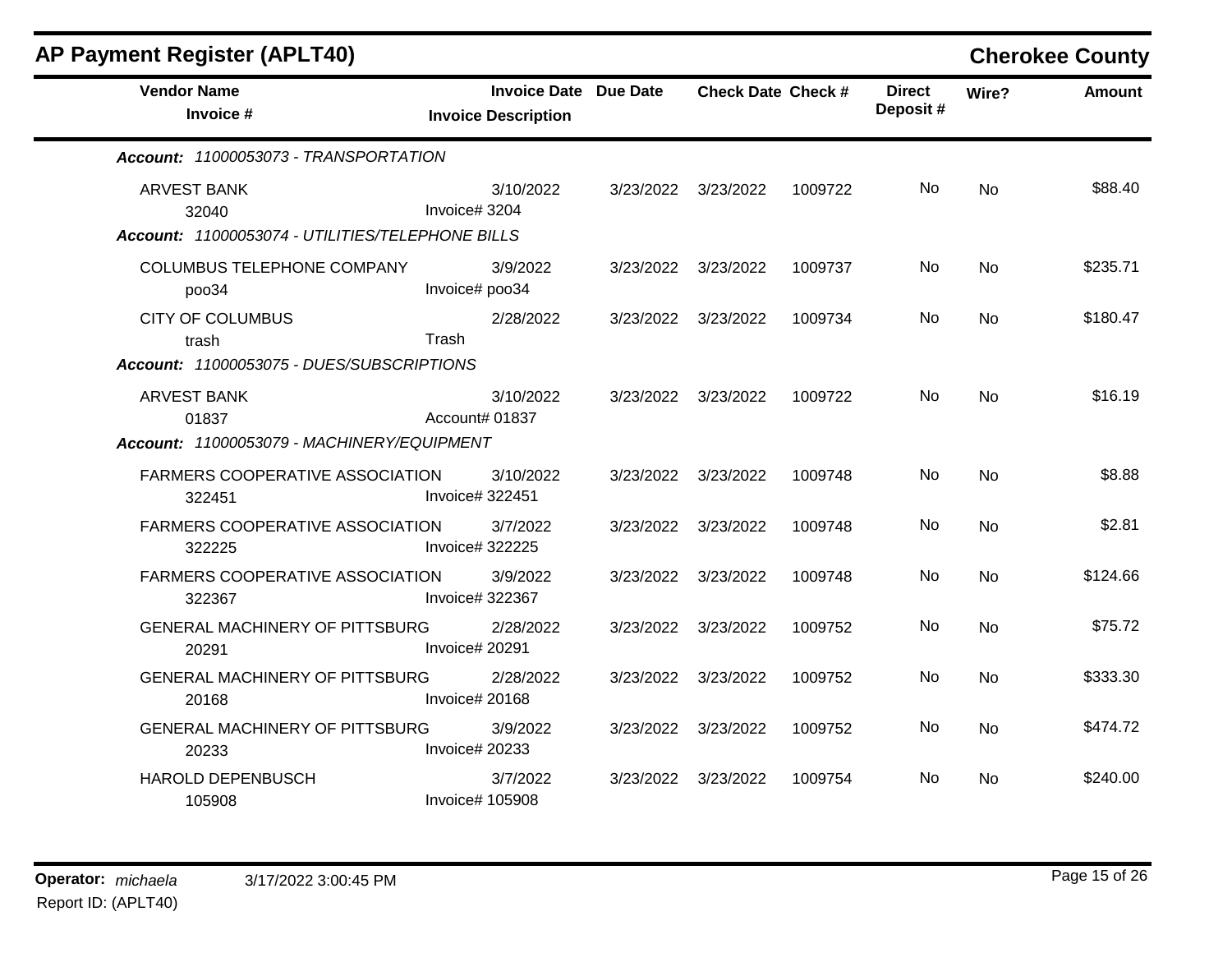$\blacksquare$ 

| <b>Vendor Name</b><br>Invoice #                  | <b>Invoice Date Due Date</b><br><b>Invoice Description</b> |                     | <b>Check Date Check #</b> |         | <b>Direct</b><br>Deposit# | Wire?     | <b>Amount</b> |
|--------------------------------------------------|------------------------------------------------------------|---------------------|---------------------------|---------|---------------------------|-----------|---------------|
| <b>FARMERS COOPERATIVE ASSOCIATION</b><br>321638 | 2/28/2022<br>Invoice# 321638                               | 3/23/2022           | 3/23/2022                 | 1009748 | No.                       | <b>No</b> | \$74.76       |
| FARMERS COOPERATIVE ASSOCIATION<br>321755        | 3/1/2022<br>Invoice# 321755                                | 3/23/2022           | 3/23/2022                 | 1009748 | No                        | <b>No</b> | \$9.49        |
| <b>MIDWEST WHEEL</b><br>2727985-00               | 3/10/2022<br>Invoice# 2727985-00                           | 3/23/2022 3/23/2022 |                           | 1009770 | No.                       | <b>No</b> | \$7.50        |
| <b>FARMERS COOPERATIVE ASSOCIATION</b><br>315757 | 12/15/2021<br>Invoice# 316757                              | 3/23/2022           | 3/23/2022                 | 1009748 | No                        | <b>No</b> | \$79.98       |
| <b>MIDWEST WHEEL</b><br>2716565-00               | 3/1/2022<br>Invoice# 2716565-00                            | 3/23/2022 3/23/2022 |                           | 1009770 | No.                       | No        | \$422.40      |
| <b>MIDWEST WHEEL</b><br>2726266-00               | 3/9/2022<br>Invoice# 2726266-00                            | 3/23/2022           | 3/23/2022                 | 1009770 | No.                       | No        | \$126.52      |
| <b>MIDWEST WHEEL</b><br>2729475-00               | 3/11/2022<br>Invoice# 2729475-00                           | 3/23/2022           | 3/23/2022                 | 1009771 | <b>No</b>                 | <b>No</b> | \$877.68      |
| <b>MIDWEST WHEEL</b><br>2728549-00               | 3/11/2022<br>Invoice# 2728549-00                           | 3/23/2022           | 3/23/2022                 | 1009770 | No                        | <b>No</b> | \$310.64      |
| <b>MIDWEST WHEEL</b><br>2729586-00               | 3/11/2022<br>Invoice# 2729586-00                           | 3/23/2022           | 3/23/2022                 | 1009770 | No                        | <b>No</b> | \$7.92        |
| <b>MIDWEST WHEEL</b><br>2715121-00               | 3/1/2022<br>Invoice# 2715121-00                            | 3/23/2022           | 3/23/2022                 | 1009770 | No.                       | No        | \$50.92       |
| <b>MIDWEST WHEEL</b><br>2708984-01               | 3/7/2022<br>Invoice# 2708984-01                            | 3/23/2022           | 3/23/2022                 | 1009770 | No                        | <b>No</b> | \$25.37       |
| NATALINIS AUTOMOTIVE<br>799463                   | 3/10/2022<br>Invoice# 799463                               | 3/23/2022           | 3/23/2022                 | 1009776 | No.                       | No        | \$180.50      |
| <b>MIDWEST WHEEL</b><br>2729149-00               | 3/11/2022<br>Invoice# 2729149-00                           | 3/23/2022           | 3/23/2022                 | 1009770 | No                        | <b>No</b> | \$35.06       |
| <b>FARMERS COOPERATIVE ASSOCIATION</b><br>322195 | 3/7/2022<br>Invoice# 322195                                | 3/23/2022           | 3/23/2022                 | 1009748 | No                        | <b>No</b> | \$78.62       |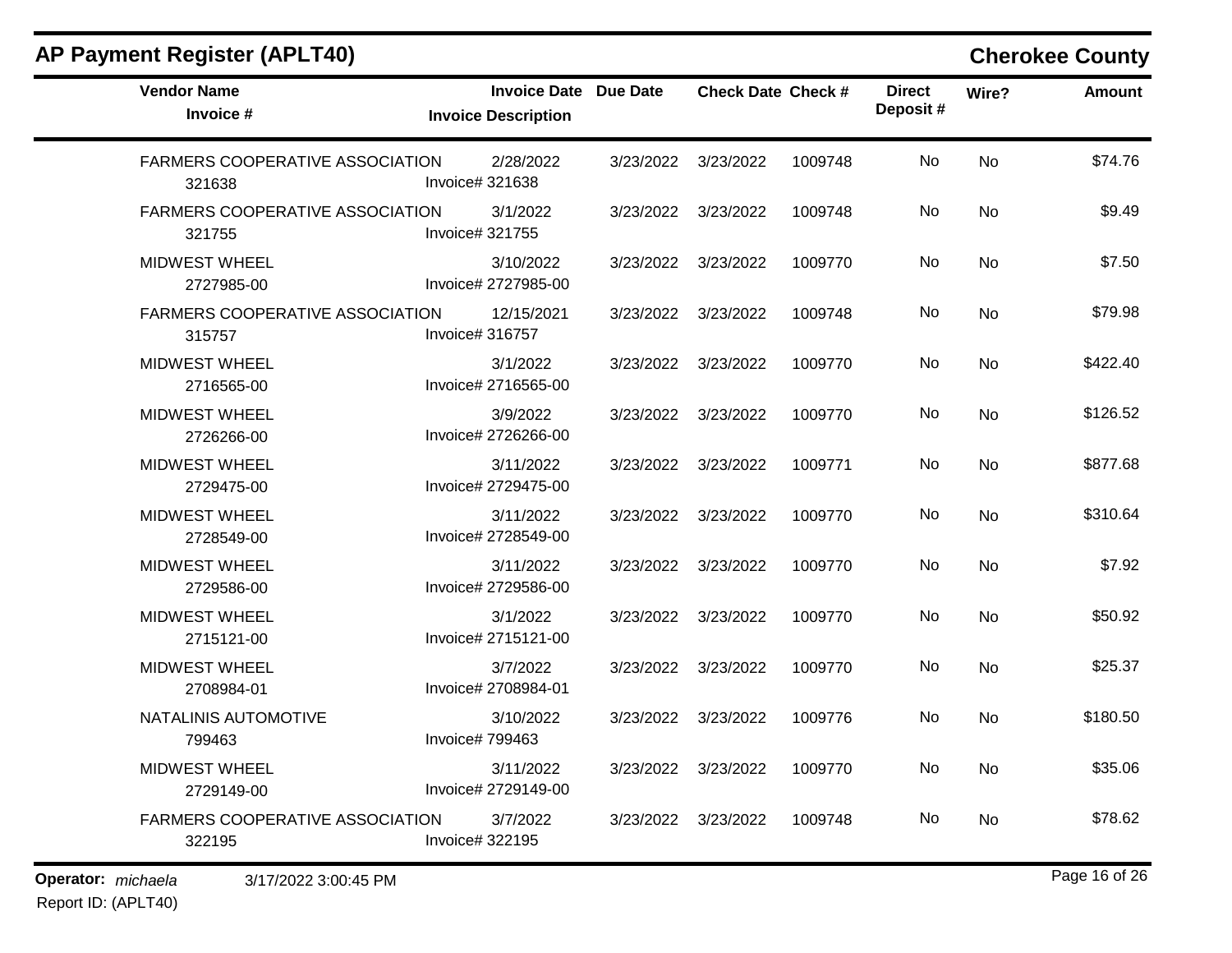| <b>Vendor Name</b><br>Invoice #                  | <b>Invoice Date Due Date</b><br><b>Invoice Description</b> | <b>Check Date Check #</b> |         | <b>Direct</b><br>Deposit# | Wire?     | <b>Amount</b> |
|--------------------------------------------------|------------------------------------------------------------|---------------------------|---------|---------------------------|-----------|---------------|
| <b>MIDWEST WHEEL</b><br>2717050-00               | 3/2/2022<br>Invoice# 2717050-00                            | 3/23/2022 3/23/2022       | 1009770 | No                        | <b>No</b> | \$90.00       |
| <b>MIDWEST WHEEL</b><br>2716870-00               | 3/2/2022<br>Invoice# 2716870-00                            | 3/23/2022 3/23/2022       | 1009770 | No                        | <b>No</b> | \$350.00      |
| <b>MIDWEST WHEEL</b><br>2714175-00               | 2/28/2022<br>Invoice# 2714175-00                           | 3/23/2022 3/23/2022       | 1009770 | No                        | <b>No</b> | \$533.74      |
| NATALINIS AUTOMOTIVE<br>798661                   | 3/2/2022<br>Invoice# 798661                                | 3/23/2022 3/23/2022       | 1009777 | No                        | <b>No</b> | \$12.27       |
| NATALINIS AUTOMOTIVE<br>798539                   | 3/1/2022<br>Invoice# 798539                                | 3/23/2022 3/23/2022       | 1009777 | No                        | No        | \$260.00      |
| <b>ARVEST BANK</b><br>01837                      | 3/10/2022<br>Account# 01837                                | 3/23/2022 3/23/2022       | 1009722 | No                        | No        | \$3,700.56    |
| <b>ARVEST BANK</b><br>32040                      | 3/10/2022<br>Invoice# 3204                                 | 3/23/2022 3/23/2022       | 1009722 | No                        | <b>No</b> | \$88.55       |
| <b>BILL'S MOWER</b><br>001                       | 3/11/2022<br>Invoice# 001                                  | 3/23/2022 3/23/2022       | 1009727 | No                        | No        | \$79.40       |
| <b>MIDWEST WHEEL</b><br>2724559-00               | 3/7/2022<br>Invoice# 2724559-00                            | 3/23/2022 3/23/2022       | 1009771 | No                        | <b>No</b> | (\$166.12)    |
| <b>MIDWEST WHEEL</b><br>2724397-00               | 3/7/2022<br>Invoice# 2724559-00                            | 3/23/2022 3/23/2022       | 1009771 | No.                       | No        | (\$50.92)     |
| <b>PTG</b><br>813019235                          | 3/10/2022<br>Invoice# 813019235                            | 3/23/2022 3/23/2022       | 1009782 | No                        | <b>No</b> | \$690.97      |
| <b>PTG</b><br>813019432                          | 3/8/2022<br>Invoice# 813019432                             | 3/23/2022 3/23/2022       | 1009782 | No                        | <b>No</b> | \$98.20       |
| <b>FARMERS COOPERATIVE ASSOCIATION</b><br>322420 | 3/9/2022<br>Invoice# 322420                                | 3/23/2022 3/23/2022       | 1009748 | No                        | No        | \$4.99        |
| <b>PTG</b><br>813019641                          | 3/7/2022<br>Invoice# 813019641                             | 3/23/2022 3/23/2022       | 1009782 | No                        | <b>No</b> | \$130.34      |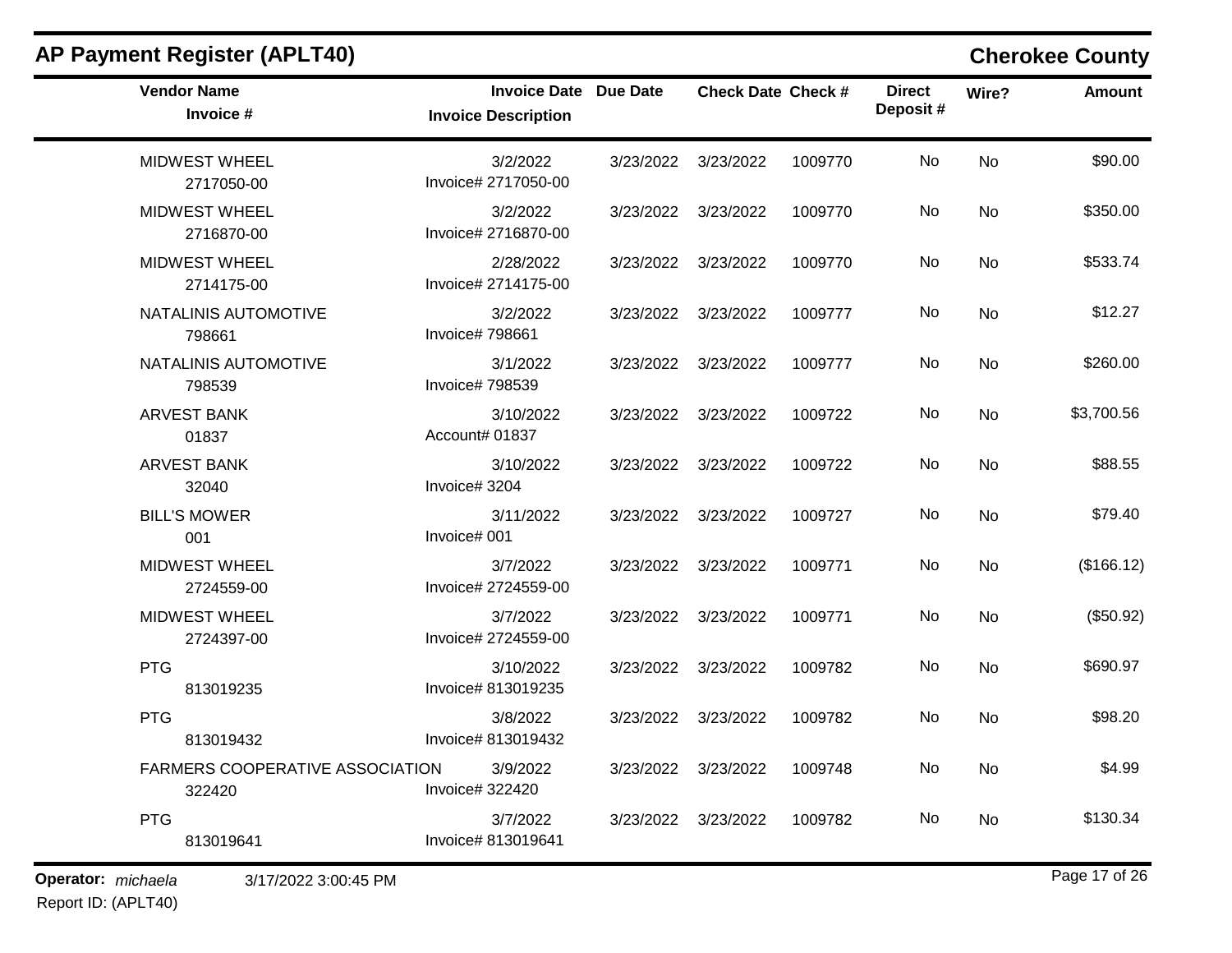| <b>AP Payment Register (APLT40)</b>      |                                                            |           |                           |         |                           |       | <b>Cherokee County</b> |
|------------------------------------------|------------------------------------------------------------|-----------|---------------------------|---------|---------------------------|-------|------------------------|
| <b>Vendor Name</b><br>Invoice #          | <b>Invoice Date Due Date</b><br><b>Invoice Description</b> |           | <b>Check Date Check #</b> |         | <b>Direct</b><br>Deposit# | Wire? | <b>Amount</b>          |
| NATALINIS AUTOMOTIVE<br>799464           | 3/10/2022<br>Invoice# 799464                               | 3/23/2022 | 3/23/2022                 | 1009776 | No                        | No    | \$85.98                |
| O'REILLY AUTO PARTS<br>0118-470505       | 3/3/2022<br>Invoice# 0118-470505                           | 3/23/2022 | 3/23/2022                 | 1009778 | No                        | No    | \$17.63                |
| LAMBERT TRACTOR & MACHINERY SALES<br>002 | 3/11/2022<br>Invoice# 002                                  | 3/23/2022 | 3/23/2022                 | 1009763 | No                        | No    | \$389.98               |
| NATALINIS AUTOMOTIVE<br>798859           | 3/3/2022<br>Invoice# 798859                                | 3/23/2022 | 3/23/2022                 | 1009777 | No                        | No    | \$37.96                |
| <b>PTG</b><br>813019425                  | 3/4/2022<br>Invoice# 813019425                             | 3/23/2022 | 3/23/2022                 | 1009782 | No                        | No    | \$330.88               |
| NATALINIS AUTOMOTIVE<br>798827           | 3/3/2022<br>Invoice# 798827                                | 3/23/2022 | 3/23/2022                 | 1009777 | No                        | No    | \$5.29                 |
| O'REILLY AUTO PARTS<br>0118-470509       | 3/3/2022<br>Invoice# 0118-470509                           | 3/23/2022 | 3/23/2022                 | 1009778 | No                        | No    | \$96.45                |
| NATALINIS AUTOMOTIVE<br>798685           | 3/2/2022<br>Invoice# 798685                                | 3/23/2022 | 3/23/2022                 | 1009777 | No                        | No    | \$4.29                 |
| NATALINIS AUTOMOTIVE<br>799452           | 3/10/2022<br>Invoice# 799452                               | 3/23/2022 | 3/23/2022                 | 1009776 | No                        | No    | \$19.38                |
| NATALINIS AUTOMOTIVE<br>798575           | 3/1/2022<br>Invoice# 798575                                | 3/23/2022 | 3/23/2022                 | 1009777 | No                        | No    | \$67.99                |
| NATALINIS AUTOMOTIVE<br>798965           | 3/4/2022<br>Invoice# 798965                                | 3/23/2022 | 3/23/2022                 | 1009776 | No                        | No    | \$11.08                |
| NATALINIS AUTOMOTIVE<br>795842           | 1/27/2022<br>Invoice# 795842                               | 3/23/2022 | 3/23/2022                 | 1009777 | No                        | No    | (\$35.38)              |
| NATALINIS AUTOMOTIVE<br>799601           | 3/11/2022<br>Invoice# 799601                               |           | 3/23/2022 3/23/2022       | 1009776 | No                        | No    | \$43.04                |
| <b>PTG</b><br>CM813019641                | 3/8/2022<br>Invoice# CM813019641                           |           | 3/23/2022 3/23/2022       | 1009782 | No                        | No    | (\$130.34)             |

**Operator:** *michaela* 3/17/2022 3:00:45 PM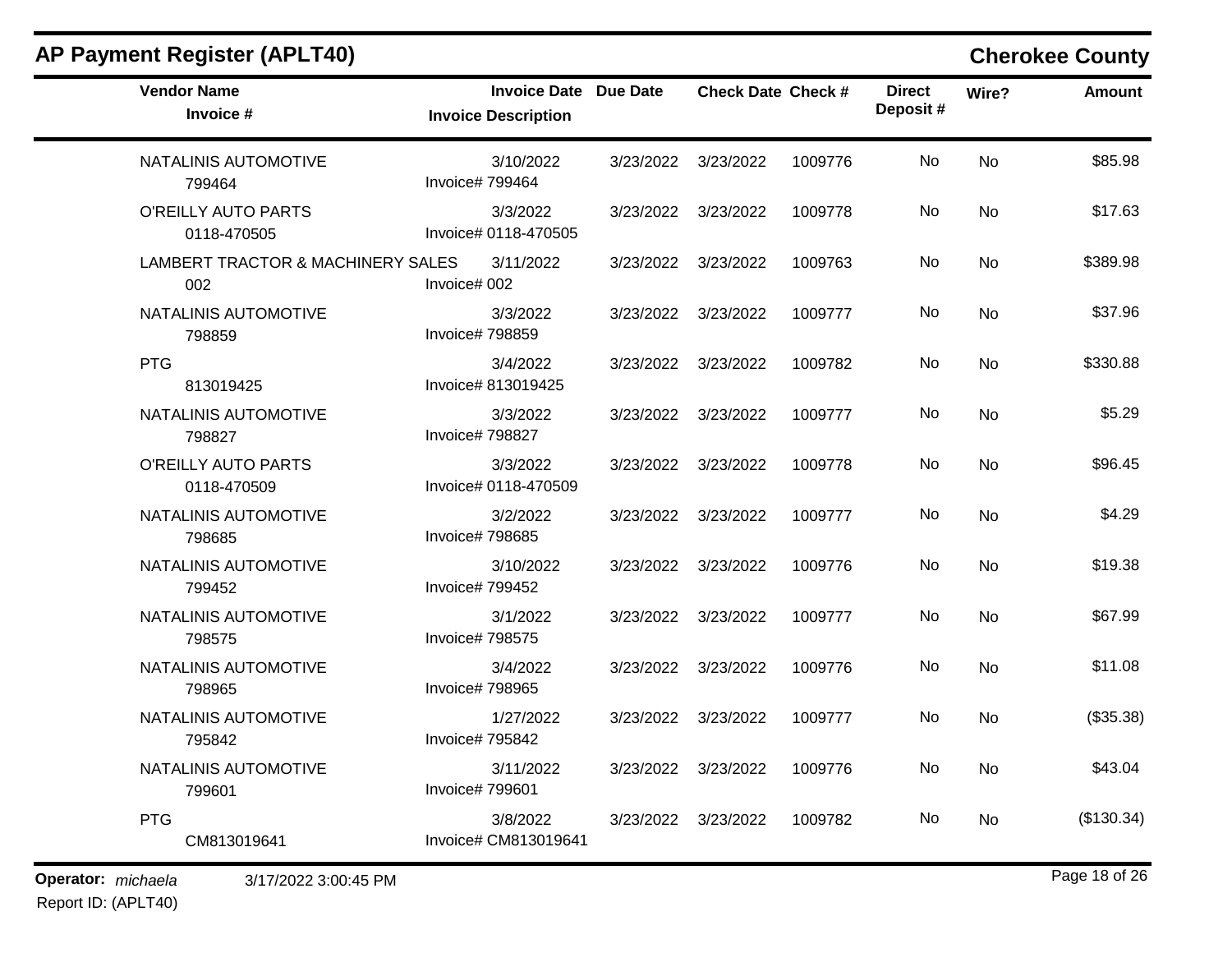| <b>AP Payment Register (APLT40)</b>             |                                                            |           |                           |         |                           |           | <b>Cherokee County</b> |
|-------------------------------------------------|------------------------------------------------------------|-----------|---------------------------|---------|---------------------------|-----------|------------------------|
| <b>Vendor Name</b><br>Invoice #                 | <b>Invoice Date Due Date</b><br><b>Invoice Description</b> |           | <b>Check Date Check #</b> |         | <b>Direct</b><br>Deposit# | Wire?     | <b>Amount</b>          |
| <b>HERITAGE TRACTOR</b><br>11426667             | 3/4/2022<br>Invoice# 11426667                              | 3/23/2022 | 3/23/2022                 | 1009757 | No                        | <b>No</b> | \$148.18               |
| NATALINIS AUTOMOTIVE<br>798843                  | 3/3/2022<br>Invoice# 798843                                |           | 3/23/2022 3/23/2022       | 1009777 | No                        | No        | \$18.98                |
|                                                 | Account: 11000053080 - MAINTENANCE/BLDGS & GROUNDS         |           |                           |         |                           |           |                        |
| <b>ARVEST BANK</b><br>01837                     | 3/10/2022<br>Account# 01837                                | 3/23/2022 | 3/23/2022                 | 1009722 | No                        | No        | \$1,229.59             |
| <b>Subtotal for Department: 000:</b>            |                                                            |           |                           |         |                           |           |                        |
|                                                 |                                                            |           |                           |         |                           |           | \$38,611.68            |
| <b>Subtotal for Fund: 110:</b>                  |                                                            |           |                           |         |                           |           |                        |
|                                                 |                                                            |           |                           |         |                           |           | \$38,611.68            |
| 130<br><b>NOXIOUS WEED</b><br>Fund:             |                                                            |           |                           |         |                           |           |                        |
| Dept:<br>000                                    | <b>NON-DEPARTMENTAL</b>                                    |           |                           |         |                           |           |                        |
| Account: 13000053023 - EMPLOYEE FOOD/MEALS      |                                                            |           |                           |         |                           |           |                        |
| <b>ARVEST BANK</b><br>9561MH                    | 3/11/2022<br><b>ACCT 9561</b>                              |           | 3/23/2022 3/23/2022       | 1009723 | No                        | No        | \$23.60                |
| Account: 13000053074 - TELEPHONE BILLS          |                                                            |           |                           |         |                           |           |                        |
| COLUMBUS TELEPHONE COMPANY<br>2293              | 3/10/2022<br><b>ACCT 2293</b>                              |           | 3/23/2022 3/23/2022       | 1009737 | No                        | No        | \$127.89               |
| <b>Subtotal for Department: 000:</b>            |                                                            |           |                           |         |                           |           |                        |
|                                                 |                                                            |           |                           |         |                           |           | \$151.49               |
| <b>Subtotal for Fund: 130:</b>                  |                                                            |           |                           |         |                           |           |                        |
| <b>HEALTH</b><br>140<br>Fund:                   |                                                            |           |                           |         |                           |           | \$151.49               |
|                                                 |                                                            |           |                           |         |                           |           |                        |
| Dept:<br>000                                    | <b>NON-DEPARTMENTAL</b>                                    |           |                           |         |                           |           |                        |
| Account: 14000053021 - PRINTING/OFFICE SUPPLIES |                                                            |           |                           |         |                           |           |                        |
| Operator: michaela                              | 3/17/2022 3:00:45 PM                                       |           |                           |         |                           |           | Page 19 of 26          |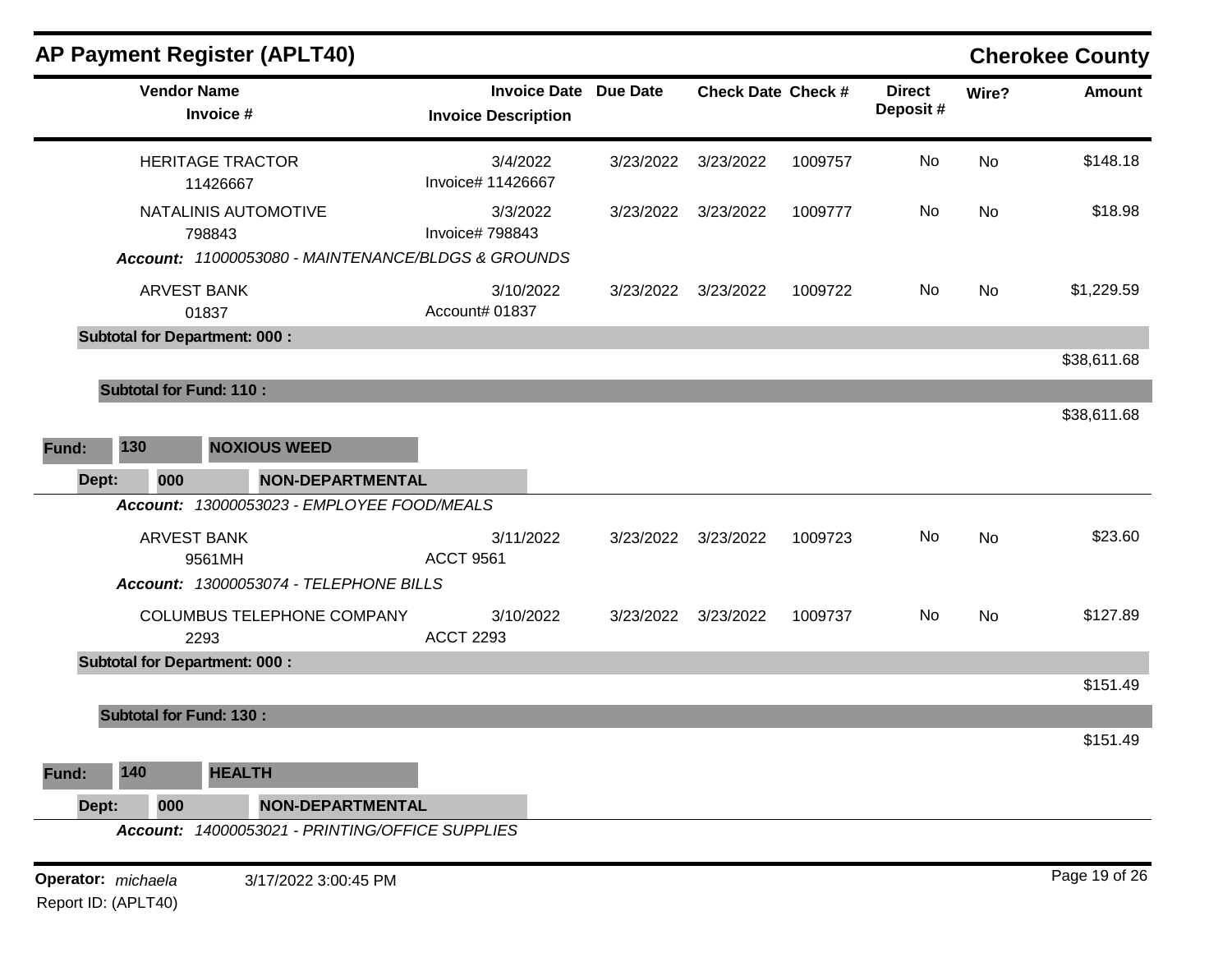| <b>AP Payment Register (APLT40)</b>                                                      |                 |                                                            |                           |         |                           |           | <b>Cherokee County</b> |
|------------------------------------------------------------------------------------------|-----------------|------------------------------------------------------------|---------------------------|---------|---------------------------|-----------|------------------------|
| <b>Vendor Name</b><br>Invoice #                                                          |                 | <b>Invoice Date Due Date</b><br><b>Invoice Description</b> | <b>Check Date Check #</b> |         | <b>Direct</b><br>Deposit# | Wire?     | <b>Amount</b>          |
| <b>CHASE CARD SERVICES</b><br>32322HD<br>Account: 14000053043 - HEALTH DEPT MED SUPPLIES |                 | 3/14/2022<br>ACCT 42463119700005747                        | 3/23/2022 3/23/2022       | 1009731 | No.                       | <b>No</b> | \$557.19               |
| EVAN'S HEALTH MART DRUG<br>2232022<br>Account: 14000053072 - GAS, ELECTRIC, WATER/PHONE  | Epinephrine     | 3/10/2022                                                  | 3/23/2022 3/23/2022       | 1009746 | No.                       | <b>No</b> | \$345.09               |
| <b>CHASE CARD SERVICES</b><br>32322HD                                                    |                 | 3/14/2022<br>ACCT 42463119700005747                        | 3/23/2022 3/23/2022       | 1009731 | No.                       | <b>No</b> | \$33.32                |
| <b>CITY OF COLUMBUS</b><br>071724000                                                     | ACCT 071724000  | 3/10/2022                                                  | 3/23/2022 3/23/2022       | 1009734 | No.                       | <b>No</b> | \$60.00                |
| <b>Account: 14000053073 - MEETING COSTS</b>                                              |                 |                                                            |                           |         |                           |           |                        |
| <b>CHASE CARD SERVICES</b><br>32322HD                                                    |                 | 3/14/2022<br>ACCT 42463119700005747                        | 3/23/2022 3/23/2022       | 1009731 | No.                       | <b>No</b> | \$225.00               |
| Account: 14000053076 - PROFESSIONAL SERVICES                                             |                 |                                                            |                           |         |                           |           |                        |
| QUALITY PEST CONTROL INC<br>32322                                                        |                 | 3/10/2022<br>Quality Pest for ants beetles and crickets    | 3/23/2022 3/23/2022       | 1009783 | No.                       | No        | \$50.00                |
| CRAW-KAN TELEPHONE COOPERATIVE INC 3/10/2022<br>129793                                   | ACCT 129793     |                                                            | 3/23/2022 3/23/2022       | 1009742 | No.                       | <b>No</b> | \$22.49                |
| Account: 14000053089 - OTHER CONTRACTUAL                                                 |                 |                                                            |                           |         |                           |           |                        |
| <b>CHASE CARD SERVICES</b><br>32322HD                                                    |                 | 3/14/2022<br>ACCT 42463119700005747                        | 3/23/2022 3/23/2022       | 1009731 | No.                       | <b>No</b> | \$40.00                |
| Account: 14000053182 - CONTRACTS                                                         |                 |                                                            |                           |         |                           |           |                        |
| <b>CHASE CARD SERVICES</b><br>32322HD                                                    |                 | 3/14/2022<br>ACCT 42463119700005747                        | 3/23/2022 3/23/2022       | 1009731 | No.                       | <b>No</b> | \$56.00                |
| <b>CHCSEK PITTSBURG FQHC</b><br>7104                                                     | <b>INV 7104</b> | 3/10/2022                                                  | 3/23/2022 3/23/2022       | 1009732 | No.                       | No.       | \$100.00               |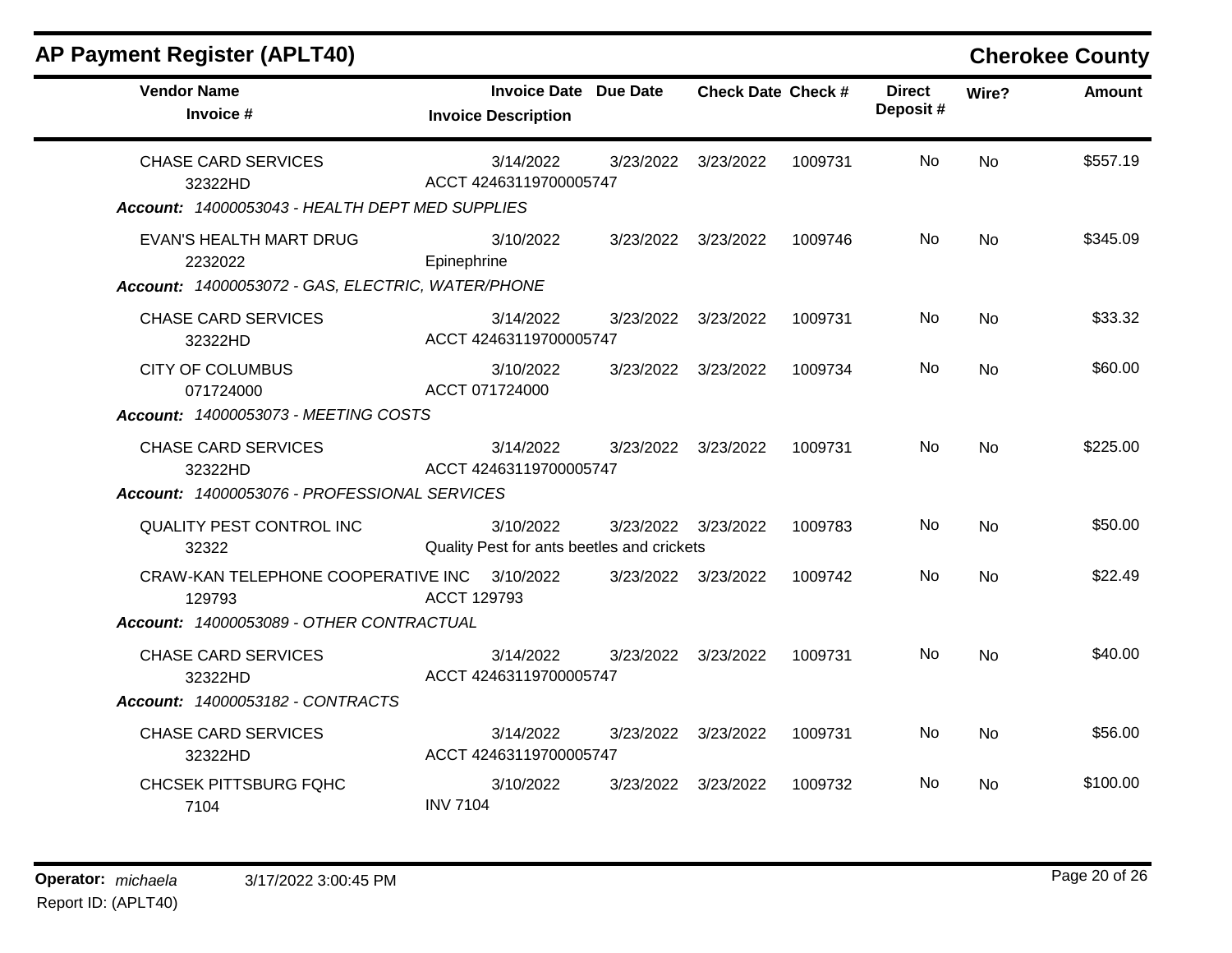|                                         |                                          | <b>AP Payment Register (APLT40)</b>             |                                                            |           |                           |         |                            |           | <b>Cherokee County</b> |
|-----------------------------------------|------------------------------------------|-------------------------------------------------|------------------------------------------------------------|-----------|---------------------------|---------|----------------------------|-----------|------------------------|
|                                         | <b>Vendor Name</b>                       | Invoice #                                       | <b>Invoice Date Due Date</b><br><b>Invoice Description</b> |           | <b>Check Date Check #</b> |         | <b>Direct</b><br>Deposit # | Wire?     | <b>Amount</b>          |
|                                         |                                          | <b>Subtotal for Department: 000:</b>            |                                                            |           |                           |         |                            |           |                        |
|                                         |                                          |                                                 |                                                            |           |                           |         |                            |           | \$1,489.09             |
|                                         |                                          | <b>Subtotal for Fund: 140:</b>                  |                                                            |           |                           |         |                            |           | \$1,489.09             |
| 160<br>Fund:                            |                                          | <b>DIRECT ELECTION</b>                          |                                                            |           |                           |         |                            |           |                        |
| Dept:                                   | <b>NON-DEPARTMENTAL</b><br>000           |                                                 |                                                            |           |                           |         |                            |           |                        |
|                                         |                                          | Account: 16000053079 - MAINT/REPAIRS MACH/EQUIP |                                                            |           |                           |         |                            |           |                        |
|                                         | ELECTION SYSTEMS & SOFTWARE<br>CD2018610 |                                                 | 3/14/2022<br><b>INV CD2018610</b>                          |           | 3/23/2022 3/23/2022       | 1009744 | No                         | No        | \$10,225.00            |
|                                         | <b>Subtotal for Department: 000:</b>     |                                                 |                                                            |           |                           |         |                            |           |                        |
|                                         |                                          |                                                 |                                                            |           |                           |         |                            |           | \$10,225.00            |
|                                         |                                          | <b>Subtotal for Fund: 160:</b>                  |                                                            |           |                           |         |                            |           |                        |
|                                         |                                          |                                                 |                                                            |           |                           |         |                            |           | \$10,225.00            |
| 190<br>Fund:                            |                                          | <b>SPECIAL BRIDGE BUILDIN</b>                   |                                                            |           |                           |         |                            |           |                        |
| Dept:                                   | 000                                      | <b>NON-DEPARTMENTAL</b>                         |                                                            |           |                           |         |                            |           |                        |
|                                         |                                          | Account: 19000053089 - OTHER CONTRACTUAL        |                                                            |           |                           |         |                            |           |                        |
|                                         |                                          | <b>SHANE SHUBERGER</b><br>002                   | 3/2/2022<br>Invoice# 002                                   | 3/23/2022 | 3/23/2022                 | 1009790 | No.                        | <b>No</b> | \$100.00               |
|                                         |                                          | <b>Subtotal for Department: 000:</b>            |                                                            |           |                           |         |                            |           |                        |
|                                         |                                          |                                                 |                                                            |           |                           |         |                            |           | \$100.00               |
|                                         |                                          | <b>Subtotal for Fund: 190:</b>                  |                                                            |           |                           |         |                            |           |                        |
|                                         |                                          |                                                 |                                                            |           |                           |         |                            |           | \$100.00               |
| 224<br>Fund:                            |                                          | <b>CHEROKEE COUNTY 911</b>                      |                                                            |           |                           |         |                            |           |                        |
| Dept:<br>000<br><b>NON-DEPARTMENTAL</b> |                                          |                                                 |                                                            |           |                           |         |                            |           |                        |
|                                         |                                          | Account: 22400053300 - MISC PAID OUT            |                                                            |           |                           |         |                            |           |                        |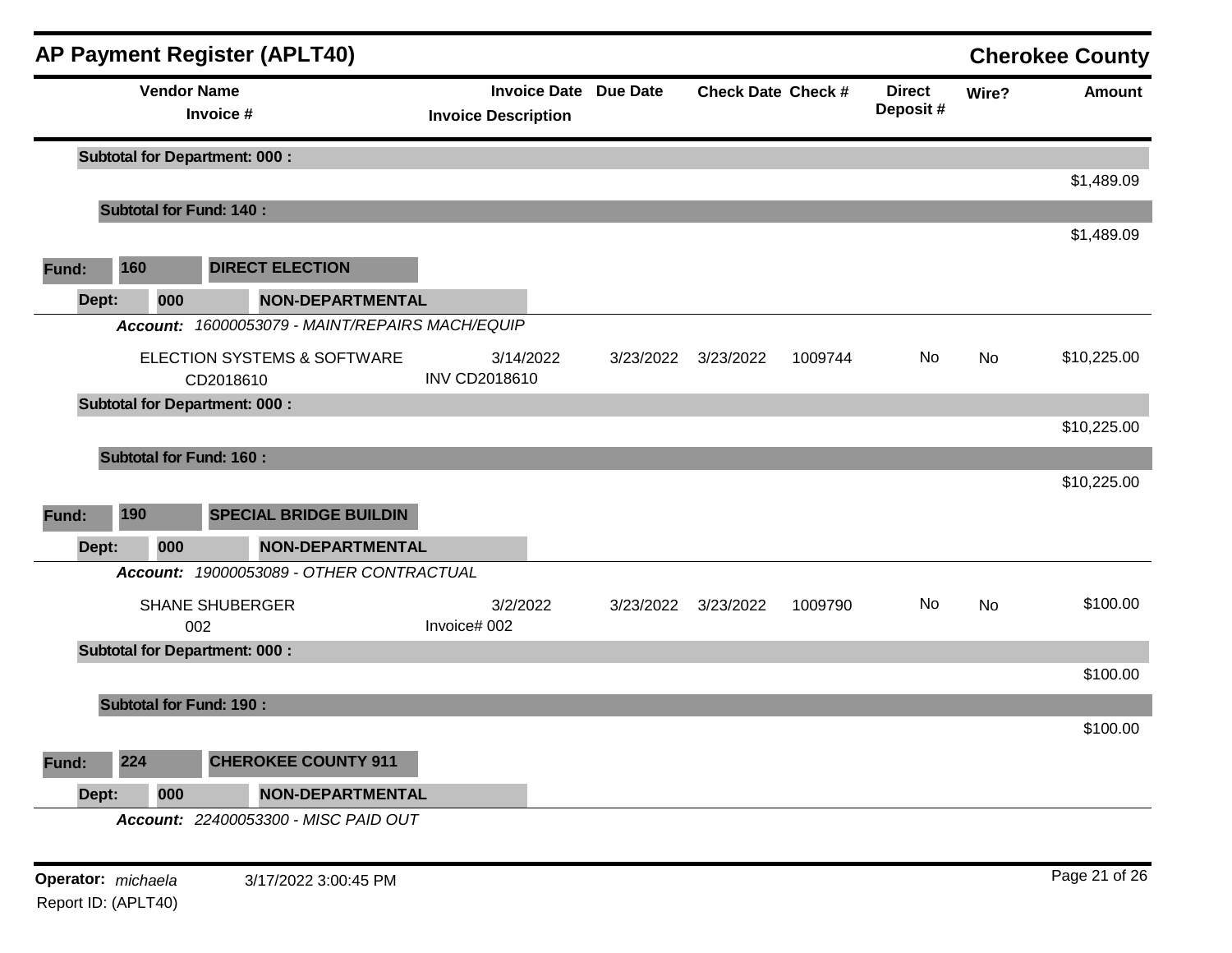| <b>AP Payment Register (APLT40)</b>                                                 |                                                  |                              |                     |                           |                           |           | <b>Cherokee County</b> |
|-------------------------------------------------------------------------------------|--------------------------------------------------|------------------------------|---------------------|---------------------------|---------------------------|-----------|------------------------|
| <b>Vendor Name</b><br>Invoice #                                                     | <b>Invoice Description</b>                       | <b>Invoice Date Due Date</b> |                     | <b>Check Date Check #</b> | <b>Direct</b><br>Deposit# | Wire?     | <b>Amount</b>          |
| <b>JACK MAXTON</b><br>3232022                                                       | 3/10/2022<br>YEARLY CONTRACT FOR BROADCAST RADIO | 3/23/2022                    | 3/23/2022           | 1009758                   | No                        | <b>No</b> | \$3,000.00             |
| <b>RODNEY SANDERS</b><br>20220206MH                                                 | 3/10/2022<br>UR SOLUTIONS                        |                              | 3/23/2022 3/23/2022 | 1009788                   | No                        | No        | \$926.25               |
| CRAW-KAN TELEPHONE COOPERATIVE INC<br>1818SZ10901.069                               | 3/10/2022<br>INV 1818SZ10901.069                 | 3/23/2022                    | 3/23/2022           | 1009742                   | No                        | <b>No</b> | \$98.00                |
| AT&T<br>31614001004978                                                              | 3/11/2022<br>ACCT 31614001004978                 | 3/23/2022                    | 3/23/2022           | 1009724                   | No                        | No        | \$320.21               |
| <b>Subtotal for Department: 000:</b>                                                |                                                  |                              |                     |                           |                           |           | \$4,344.46             |
| <b>Subtotal for Fund: 224:</b>                                                      |                                                  |                              |                     |                           |                           |           |                        |
| 230                                                                                 |                                                  |                              |                     |                           |                           |           | \$4,344.46             |
| Fund:<br><b>APPRAISER COSTS</b>                                                     |                                                  |                              |                     |                           |                           |           |                        |
| Dept:<br>000<br>NON-DEPARTMENTAL<br>Account: 23000053021 - PRINTING/OFFICE SUPPLIES |                                                  |                              |                     |                           |                           |           |                        |
| <b>POSTALOCITY</b><br>7200<br>Account: 23000053028 - COMPUTER SUPPLIES              | 3/14/2022<br>ACCT ID 7200                        | 3/23/2022                    | 3/23/2022           | 1009780                   | No                        | No        | \$3,222.82             |
| <b>STRONGHOLD DATA</b><br>37140                                                     | 11/19/2021<br><b>INV 37140</b>                   | 12/31/2021                   | 3/23/2022           | 1009794                   | No                        | No        | \$1,018.62             |
| Account: 23000053075 - DUES/SUBSCRIPTIONS                                           |                                                  |                              |                     |                           |                           |           |                        |
| <b>SUMNERONE</b><br>3147707                                                         | 3/14/2022<br><b>INV 3147707</b>                  | 3/23/2022                    | 3/23/2022           | 1009795                   | No                        | No        | \$126.33               |
| FILE SAFE INC<br>33049                                                              | 3/14/2022<br><b>INV 33049</b>                    | 3/23/2022                    | 3/23/2022           | 1009749                   | No                        | <b>No</b> | \$175.00               |
| Account: 23000053078 - LEGAL PRINTING/ADVERTISING                                   |                                                  |                              |                     |                           |                           |           |                        |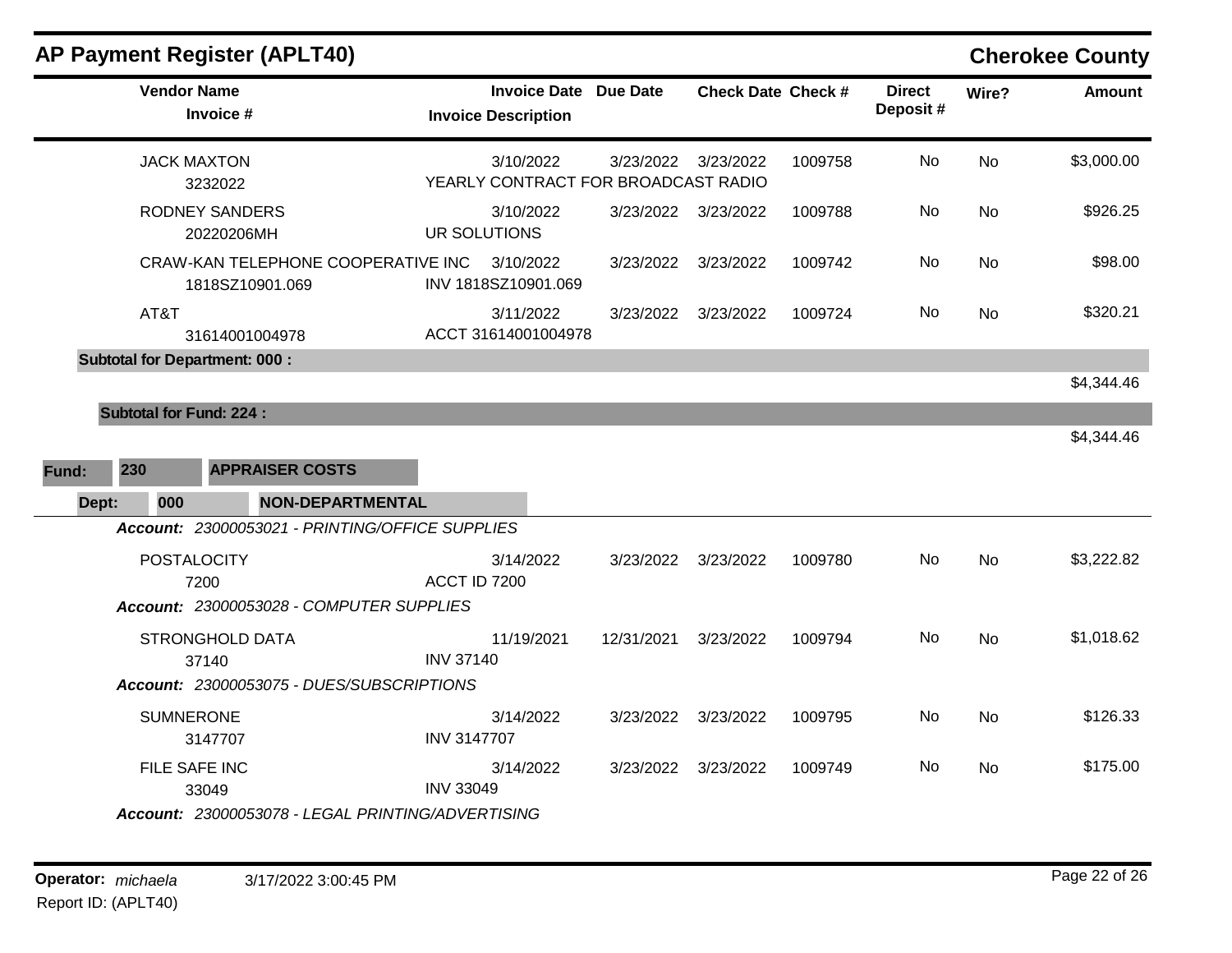|                    |                                      | <b>AP Payment Register (APLT40)</b>                             |                |                                                            |           |                           |         |                           |       | <b>Cherokee County</b> |
|--------------------|--------------------------------------|-----------------------------------------------------------------|----------------|------------------------------------------------------------|-----------|---------------------------|---------|---------------------------|-------|------------------------|
|                    | <b>Vendor Name</b>                   | Invoice #                                                       |                | <b>Invoice Date Due Date</b><br><b>Invoice Description</b> |           | <b>Check Date Check #</b> |         | <b>Direct</b><br>Deposit# | Wire? | <b>Amount</b>          |
|                    | 304                                  | <b>COLUMBUS NEWS REPORT</b>                                     | <b>INV 304</b> | 3/14/2022                                                  | 3/23/2022 | 3/23/2022                 | 1009736 | No                        | No    | \$16.00                |
|                    | <b>Subtotal for Department: 000:</b> |                                                                 |                |                                                            |           |                           |         |                           |       | \$4,558.77             |
|                    | <b>Subtotal for Fund: 230:</b>       |                                                                 |                |                                                            |           |                           |         |                           |       |                        |
| Fund:              | 300                                  | <b>SERVICE FOR ELDERLY</b>                                      |                |                                                            |           |                           |         |                           |       | \$4,558.77             |
| Dept:              | 000                                  | NON-DEPARTMENTAL<br>Account: 30000053072 - GAS, ELECTRIC, WATER |                |                                                            |           |                           |         |                           |       |                        |
|                    | <b>CENTURYLINK</b>                   | 320494722MH                                                     |                | 3/10/2022<br>ACCT 320494722                                | 3/23/2022 | 3/23/2022                 | 1009729 | No                        | No    | \$13.74                |
|                    |                                      | <b>CITY OF COLUMBUS</b><br>074882001                            |                | 3/11/2022<br>ACCT 074882001                                | 3/23/2022 | 3/23/2022                 | 1009734 | No                        | No    | \$61.94                |
|                    |                                      | <b>KANSAS GAS SERVICE</b><br>510074383117934645                 |                | 3/10/2022<br>ACCT 510074383117934645                       | 3/23/2022 | 3/23/2022                 | 1009759 | No                        | No    | \$545.06               |
|                    | <b>CENTURYLINK</b>                   | 313571296                                                       |                | 3/10/2022<br>ACCT 313571296                                | 3/23/2022 | 3/23/2022                 | 1009730 | No                        | No    | \$186.21               |
|                    | <b>CENTURYLINK</b>                   | 320497874MH                                                     |                | 3/10/2022<br>ACCT 320497874                                | 3/23/2022 | 3/23/2022                 | 1009729 | No                        | No    | \$13.74                |
|                    | <b>CENTURYLINK</b>                   | 313355170MH                                                     |                | 3/10/2022<br>ACCT 313355170                                | 3/23/2022 | 3/23/2022                 | 1009730 | No                        | No    | \$205.82               |
|                    | <b>Subtotal for Department: 000:</b> |                                                                 |                |                                                            |           |                           |         |                           |       | \$1,026.51             |
|                    | <b>Subtotal for Fund: 300:</b>       |                                                                 |                |                                                            |           |                           |         |                           |       | \$1,026.51             |
| Fund:              | 330                                  | <b>SEWER DISTRICT#1 OPER</b>                                    |                |                                                            |           |                           |         |                           |       |                        |
| Operator: michaela |                                      | 3/17/2022 3:00:45 PM                                            |                |                                                            |           |                           |         |                           |       | Page 23 of 26          |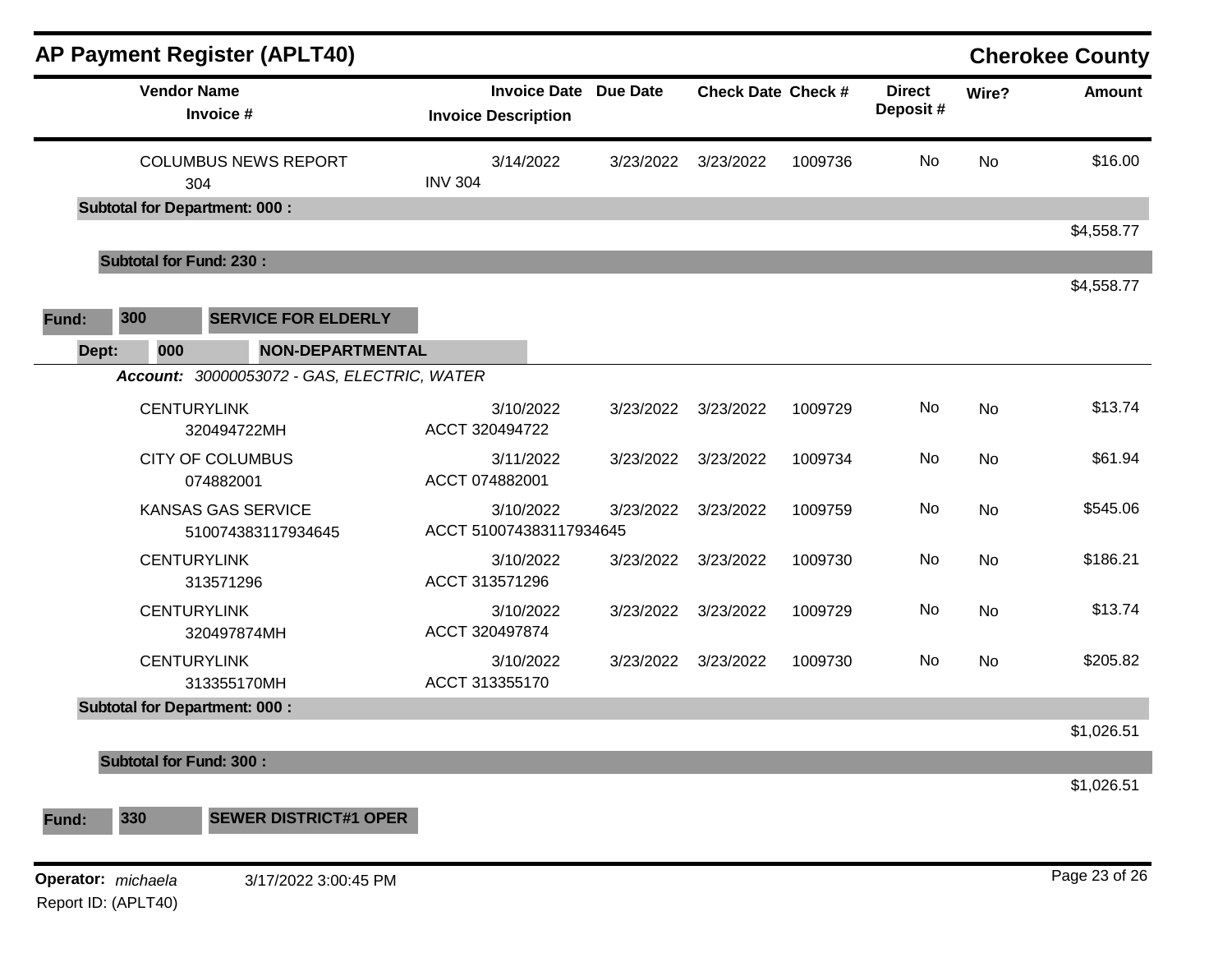|       | <b>AP Payment Register (APLT40)</b>  |                                                 |                                                                                         |           |                     |                           |     |               | <b>Cherokee County</b> |
|-------|--------------------------------------|-------------------------------------------------|-----------------------------------------------------------------------------------------|-----------|---------------------|---------------------------|-----|---------------|------------------------|
|       | <b>Vendor Name</b><br>Invoice #      |                                                 | <b>Invoice Date Due Date</b><br><b>Check Date Check #</b><br><b>Invoice Description</b> |           |                     | <b>Direct</b><br>Deposit# |     | <b>Amount</b> |                        |
| Dept: | 000                                  | <b>NON-DEPARTMENTAL</b>                         |                                                                                         |           |                     |                           |     |               |                        |
|       |                                      | Account: 33000053024 - OPER/REPAIR MACH & EQUIP |                                                                                         |           |                     |                           |     |               |                        |
|       | <b>MATTHEW NAPIER</b>                |                                                 | 3/14/2022                                                                               |           | 3/23/2022 3/23/2022 | 1009768                   | No. | <b>No</b>     | \$234.58               |
|       | 80114                                |                                                 | reimbersment for invoice 80114                                                          |           |                     |                           |     |               |                        |
|       |                                      | Account: 33000053072 - GAS, ELECTRIC, WATER     |                                                                                         |           |                     |                           |     |               |                        |
|       | <b>LIBERTY UTILITIES</b>             |                                                 | 3/9/2022                                                                                |           | 3/23/2022 3/23/2022 | 1009764                   | No. | No            | \$90.11                |
|       | 12634                                |                                                 | Invoice# 12634                                                                          |           |                     |                           |     |               |                        |
|       | <b>LIBERTY UTILITIES</b>             |                                                 | 3/9/2022                                                                                |           | 3/23/2022 3/23/2022 | 1009764                   | No  | <b>No</b>     | \$156.32               |
|       | 12633                                |                                                 | Invoice# 12633                                                                          |           |                     |                           |     |               |                        |
|       | <b>LIBERTY UTILITIES</b>             |                                                 | 3/9/2022                                                                                |           | 3/23/2022 3/23/2022 | 1009764                   | No. | No            | \$804.49               |
|       | 05619                                |                                                 | Invoice# 5619                                                                           |           |                     |                           |     |               |                        |
|       | <b>Subtotal for Department: 000:</b> |                                                 |                                                                                         |           |                     |                           |     |               |                        |
|       |                                      |                                                 |                                                                                         |           |                     |                           |     |               | \$1,285.50             |
|       | <b>Subtotal for Fund: 330:</b>       |                                                 |                                                                                         |           |                     |                           |     |               |                        |
|       |                                      |                                                 |                                                                                         |           |                     |                           |     |               | \$1,285.50             |
| Fund: | 460<br><b>VIN</b>                    |                                                 |                                                                                         |           |                     |                           |     |               |                        |
| Dept: | 000                                  | <b>NON-DEPARTMENTAL</b>                         |                                                                                         |           |                     |                           |     |               |                        |
|       |                                      | Account: 46000053300 - MISC PAID OUT            |                                                                                         |           |                     |                           |     |               |                        |
|       | <b>ARVEST BANK</b>                   |                                                 | 3/10/2022                                                                               |           | 3/23/2022 3/23/2022 | 1009722                   | No. | <b>No</b>     | \$1,223.80             |
|       | 8604                                 |                                                 | <b>ACCT 8604</b>                                                                        |           |                     |                           |     |               |                        |
|       | <b>ARVEST BANK</b>                   |                                                 | 3/10/2022                                                                               | 3/23/2022 | 3/23/2022           | 1009722                   | No. | No            | \$100.00               |
|       | 8618                                 |                                                 | <b>ACCT 8618</b>                                                                        |           |                     |                           |     |               |                        |
|       |                                      | TRANSUNION RISK AND ALTERNATIVE                 | 3/10/2022                                                                               |           | 3/23/2022 3/23/2022 | 1009798                   | No  | <b>No</b>     | \$37.50                |
|       | 364916                               |                                                 | ACCT 364916                                                                             |           |                     |                           |     |               |                        |
|       | <b>Subtotal for Department: 000:</b> |                                                 |                                                                                         |           |                     |                           |     |               |                        |
|       |                                      |                                                 |                                                                                         |           |                     |                           |     |               | \$1,361.30             |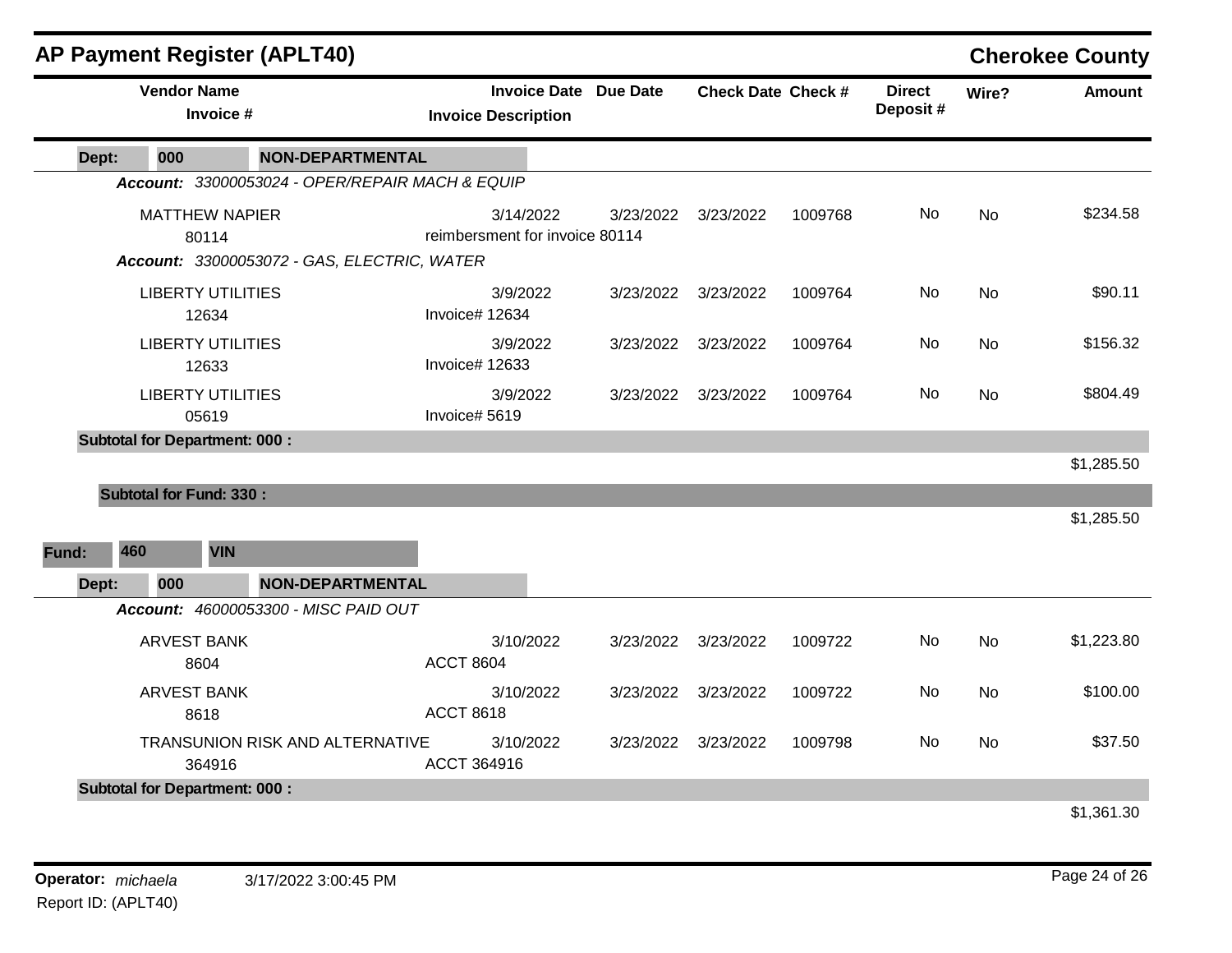|       |                                 |                    | <b>AP Payment Register (APLT40)</b>  |                                                            |                                         |  |                           |           |                           |                                   |               | <b>Cherokee County</b> |
|-------|---------------------------------|--------------------|--------------------------------------|------------------------------------------------------------|-----------------------------------------|--|---------------------------|-----------|---------------------------|-----------------------------------|---------------|------------------------|
|       | <b>Vendor Name</b><br>Invoice # |                    |                                      | <b>Invoice Date Due Date</b><br><b>Invoice Description</b> |                                         |  | <b>Check Date Check #</b> |           | <b>Direct</b><br>Deposit# | Wire?                             | <b>Amount</b> |                        |
|       |                                 |                    | <b>Subtotal for Fund: 460:</b>       |                                                            |                                         |  |                           |           |                           |                                   |               |                        |
|       |                                 |                    |                                      |                                                            |                                         |  |                           |           |                           |                                   |               | \$1,361.30             |
| Fund: | 490                             |                    |                                      | <b>SPECIAL LAW ENFORCEM</b>                                |                                         |  |                           |           |                           |                                   |               |                        |
|       | Dept:                           | 000                |                                      | <b>NON-DEPARTMENTAL</b>                                    |                                         |  |                           |           |                           |                                   |               |                        |
|       |                                 |                    |                                      | Account: 49000053089 - OTHER CONTRACTUAL                   |                                         |  |                           |           |                           |                                   |               |                        |
|       |                                 | <b>ARVEST BANK</b> | 1738                                 |                                                            | 3/10/2022<br><b>ACCT 1738</b>           |  | 3/23/2022                 | 3/23/2022 | 1009722                   | No                                | No            | \$5.18                 |
|       |                                 | <b>ARVEST BANK</b> | 1738                                 |                                                            | 3/10/2022<br><b>ACCT 1738</b>           |  | 3/23/2022                 | 3/23/2022 | 1009722                   | No                                | No            | \$16.33                |
|       |                                 |                    | <b>AUDREY RICKS</b><br>07185         |                                                            | 3/10/2022<br><b>GROCERIES FOR LARRY</b> |  | 3/23/2022                 | 3/23/2022 | 1009725                   | No                                | No            | \$74.51                |
|       |                                 |                    |                                      | Account: 49000053300 - MISC PAID OUT                       |                                         |  |                           |           |                           |                                   |               |                        |
|       |                                 | <b>ARVEST BANK</b> | 8604                                 |                                                            | 3/10/2022<br><b>ACCT 8604</b>           |  | 3/23/2022                 | 3/23/2022 | 1009722                   | No                                | No            | \$19.48                |
|       |                                 |                    | <b>Subtotal for Department: 000:</b> |                                                            |                                         |  |                           |           |                           |                                   |               |                        |
|       |                                 |                    |                                      |                                                            |                                         |  |                           |           |                           |                                   |               | \$115.50               |
|       |                                 |                    | <b>Subtotal for Fund: 490:</b>       |                                                            |                                         |  |                           |           |                           |                                   |               |                        |
|       |                                 |                    |                                      |                                                            |                                         |  |                           |           |                           |                                   |               | \$115.50               |
|       |                                 |                    |                                      |                                                            |                                         |  |                           |           |                           | Total for Bank 1 Account 1120298: |               | \$151,846.46           |
|       |                                 |                    |                                      |                                                            |                                         |  |                           |           |                           | ***** Total Invoices Paid:        |               | \$151,846.46           |